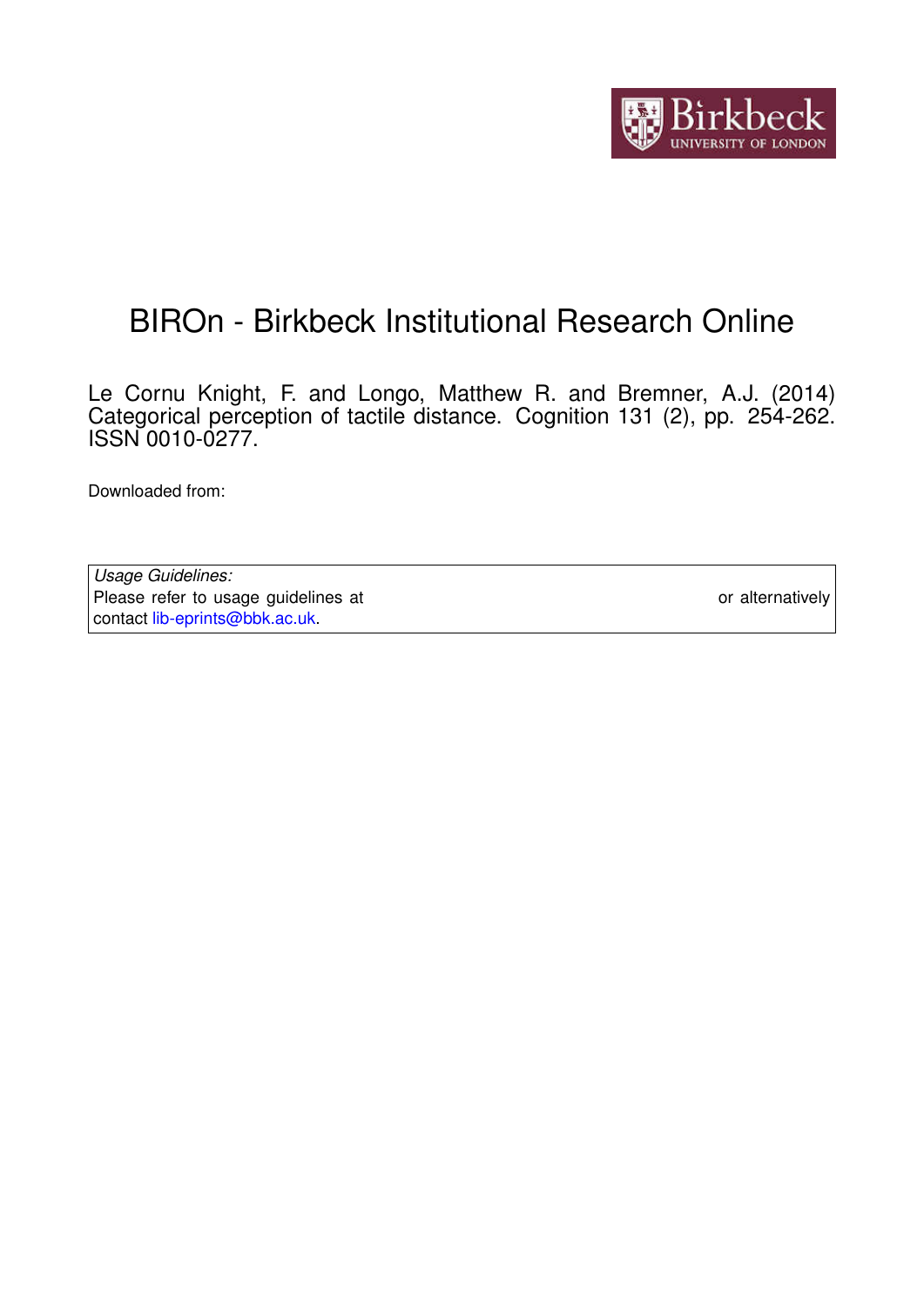# RUNNING HEAD: CATEGORICAL REPRESENTATION OF THE BODY

# **Categorical perception of tactile distance**

Frances Le Cornu Knight<sup>1</sup>, Matthew R. Longo<sup>2</sup>, and Andrew J. Bremner<sup>1</sup>

<sup>1</sup>Sensorimotor Development Research Unit, Department of Psychology, Goldsmiths,

University of London

<sup>2</sup>Department of Psychological Sciences, Birkbeck, University of London

SUBMITTED TO: *COGNITION* (1<sup>st</sup> JUNE, 2012)

WORD COUNT (main article plus abstract): 2971

CORRESPONDING AUTHOR: Frances Le Cornu Knight Goldsmiths, University of London Lewisham Way New Cross London SE14 6NW **Tel:** (+44) 0207 078 5127 / 07766525374 **Email:** [f.knight@gold.ac.uk](mailto:f.knight@gold.ac.uk)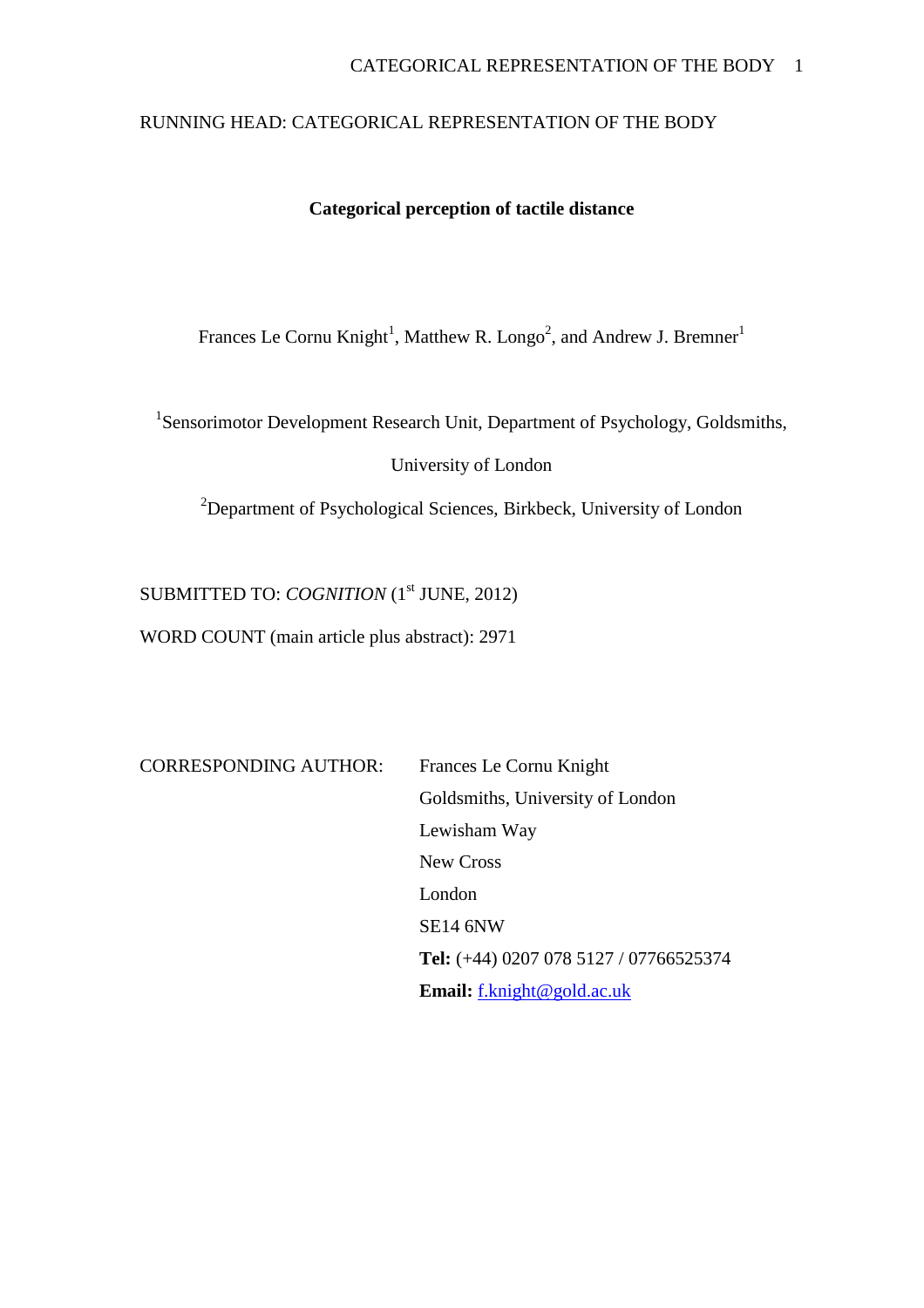#### ABSTRACT

The tactile surface forms a continuous sheet covering the body. And yet, the perceived distance between two touches varies across stimulation sites. Perceived tactile distance is larger when stimuli cross over the wrist, compared to when both fall on either the hand or the forearm. This effect could reflect a categorical distortion of tactile space across body-part boundaries (in which stimuli crossing the wrist boundary are perceptually elongated) or may simply reflect a localised increased in acuity surrounding anatomical landmarks (in which stimuli near the wrist are perceptually elongated). We tested these two interpretations, by comparing a well-documented bias to perceive mediolateral tactile distances across the forearm/hand as larger than proximodistal ones along the forearm/hand at three different sites (hand, wrist, and forearm). According to the 'categorical' interpretation, tactile distances should be elongated selectively in the proximodistal axis thus reducing the anisotropy. According to the 'localised acuity' interpretation, distances will be perceptually elongated in the vicinity of the wrist regardless of orientation, leading to increased overall size without affecting anisotropy. Consistent with the categorical account, we found a reduction in the magnitude of anisotropy at the wrist, with no evidence of a corresponding specialized increase in precision. These findings demonstrate that we reference touch to a representation of the body that is categorically segmented into discrete parts, which consequently influences the perception of tactile distance.

# KEYWORDS: SELF PERCEPTION; BODY REPRESENTATION; TACTILE PERCEPTION; CATEGORICAL PERCEPTION; TACTILE ACUITY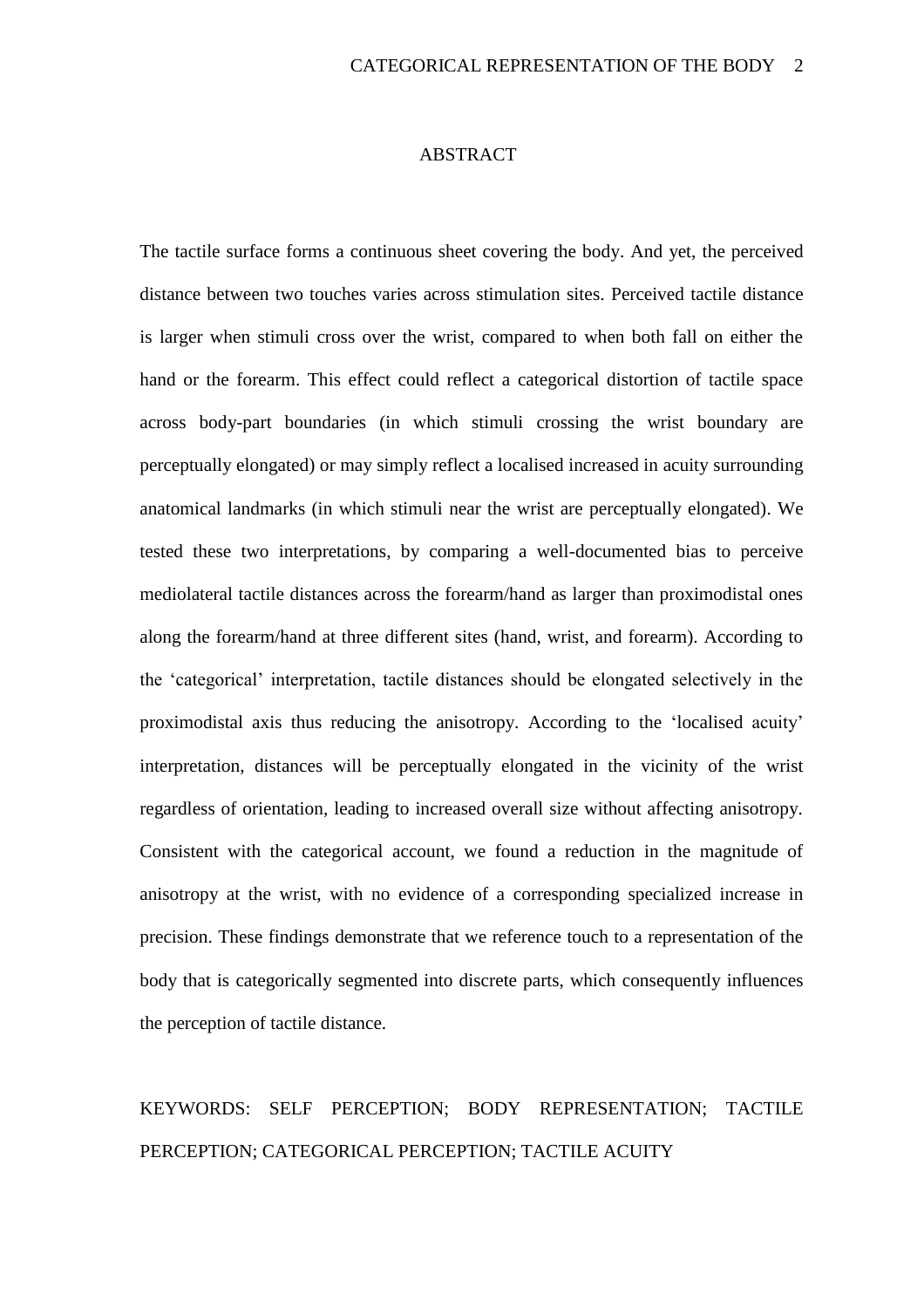The spatial representation of tactile information is no mean feat. We must resolve numerous cutaneous and neural variations (Cholewiak, 1999; Hagert, Forsgren, & Ljung, 2005; Ochoa, 2010; Penfield & Boldrey, 1937), and also perceptual distortions (Cody, Gaarside, Lloyd, & Poliakoff*,* 2008; Green, 1982; Longo & Haggard, 2011; Weber, 1834 / 1996). There is certainly no straightforward one-to-one spatial correspondence between skin surface and neural region (Longo, Azañón, & Haggard, 2010). One potential solution to these challenges is to represent touch, not in terms of metric extent, but rather according to salient body parts and anatomical landmarks. Here, we investigated how the representation of distinct body parts affects the spatial perception of touch.

The body is not one continuous sheet: it has a clear landscape with well-defined contours and observable segments. Investigating the structuring effect of body-part boundaries on tactile distance perception, de Vignemont, Majid, Jola, and Haggard (2009) reported an intriguing perceptual warping of distance over the wrist. Tactile distances presented proximodistally along the length of the limb were perceived to be larger when they crossed over the joint in comparison to the same distances presented entirely within the bounds of either the hand or the forearm. Does the presence of distinct body parts drive this perceptual distortion of tactile distance?

These results could be explained by either of two contrasting accounts. Firstly, de Vignemont and colleagues (2009) interpret this perceptual warping as reflecting a perceptual segmentation of the body, with the joints forming the boundaries of body-part categories. This kind of categorical segmentation is comparable with the way in which colour terms influence hue discrimination (e.g., Kay & Kempton, 1984). Alternatively, these results may be based on differential acuity across the body: The distance distortion may reflect an increase in acuity in the vicinity of anatomical landmarks such as the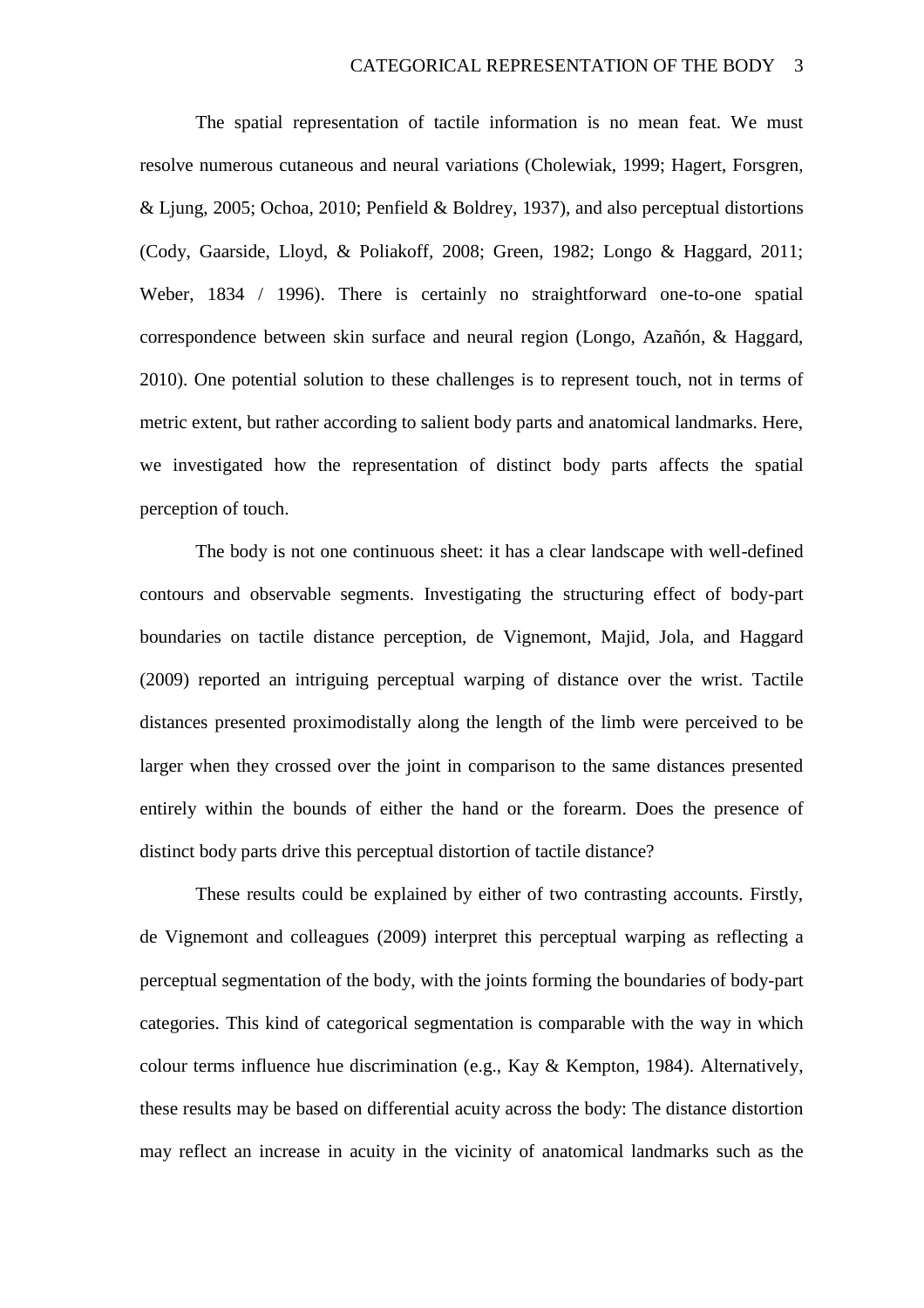wrist (Cholewiak & Collins, 2003; Cody et al., 2008; Weber, 1834/1996). Given that perceived tactile distance is known to relate systematically to acuity (i.e., *Weber's illusion*, Weber, 1834/1996; Taylor-Clarke, Jacobsen, & Haggard, 2004), increased acuity in the vicinity of the wrist could cause a general increase in perceived tactile distance. Existing data do not differentiate between these two interpretations.

We developed a novel method to test whether perceptually increased tactile distance traversing the wrist reflects categorical perception of tactile distance over bodypart boundaries (the categorical account) or overall increases in perceived distance in the *vicinity* of the wrist (the localised acuity account). Our method was based on the following prediction: If the categorical account is true then tactile distances should be increased whenever they cross over the wrist boundary (i.e., in the proximodistal orientation), but not when they run parallel to the wrist boundary (i.e., in the mediolateral orientation). Alternatively, if the acuity account is correct, then increases in tactile distance should be seen at the wrist, regardless of orientation. Tactile distance perception is known to exhibit anisotropies on both the forearm (Green, 1982) and the hand (Longo & Haggard, 2011), with stimuli running mediolaterally, across the limb being perceived as larger than stimuli running proximodistally, along the limb.

Therefore, the categorical account makes the critical prediction that the magnitude of anisotropy should be reduced for stimuli crossing the wrist, compared to those presented entirely on the hand or forearm. Conversely, according to the localised acuity account the anisotropy will remain constant. Therefore, a reduction in the anisotropy at the wrist is predicted by the categorical – but not the localised acuity – account. No change in the anisotropy at the wrist would suggest that the perceptual elongation of distance over the wrist as found by de Vignemont et al. (2009) may in fact be driven by a localised increase in acuity around anatomical landmarks. Figure 1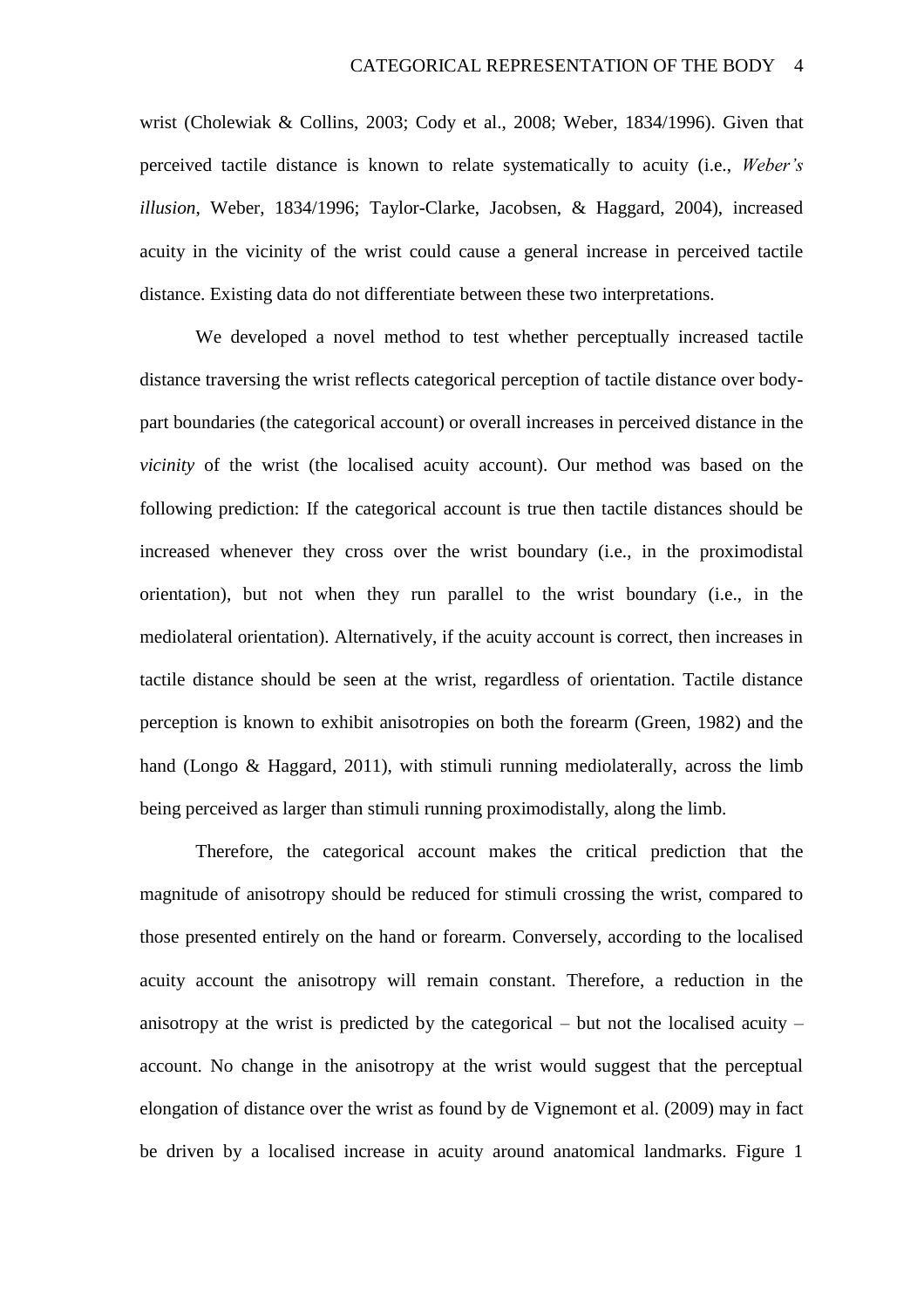provides a visual depiction of how tactile perception would be distorted on the wrist according to the differing accounts.



Figure. 1. An image depicting example points of stimulation across and along the ventral wrist (a). (b) indicates how these would be perceived according to the known mediolateral bias. We also illustrate perceptual distortions at the wrist according to the two accounts being investigated in this paper (over and above the mediolateral bias): the categorical account (c) shows a selective proximodistal elongation, whereas the localised acuity account (d) assumes a perceived increase in distance in both axes at the wrist.

In order to separate these accounts, participants were asked to judge which of two tactile distances, one in each axis (mediolateral vs. proximodistal), was larger. These two-alternative forced-choice trials were presented on the hand, wrist, and forearm in order to compare anisotropic effects. In addition, we investigated both the dorsal and ventral surfaces of the limb in order to allow for a satisfactory comparison of our findings with previous effects which have been found on different surfaces of the limb (cf. de Vignemont et al., 2009; Longo & Haggard, 2011). In two experiments we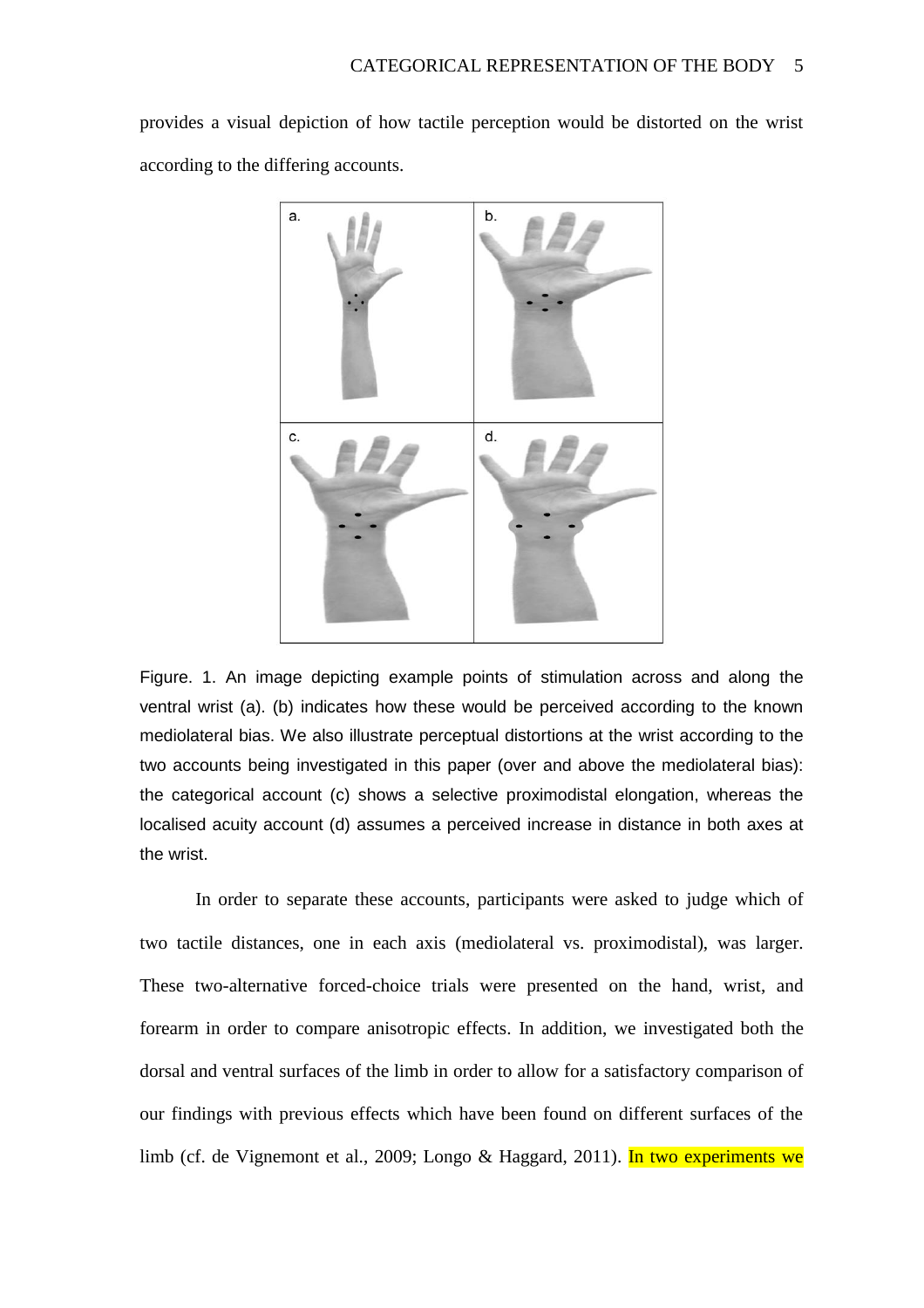show that the bias to perceive stimuli running across the limb as larger than those running along the limb (tactile anisotropy, cf. Longo & Haggard, 2011) is reduced at the wrist, supporting the categorical account described above. Experiment 2 refined some aspects of Experiment 1 in order to provide a more robust demonstration of this effect. Whereas Experiment 1 compared anisotropies on ventral and dorsal surfaces between participant groups, Experiment 2 made this comparison within participants, thus doubling the number of trials for each participant.

#### Experiment 1

#### Method

Participants. Twenty-eight healthy participants (eighteen female), aged between 20 and 31 years, participated. All participants reported they were right-handed. One participant was excluded from the analyses (see Results). Prior to testing, ethical approval was gained covering both Experiment 1 and 2 from the Department of Psychology Research Ethics Committee at Goldsmiths, University of London. All participants gave informed consent prior to testing.

Materials and procedure. Participants were blindfolded and seated at a table with their left hand extended comfortably in front of them. The tactile stimuli comprised two plastic pins with rounded points (~1mm tip width) fixed at distances of 2, 3, and 4 cm. In each trial two pairs of punctuate stimuli were presented sequentially (one in each orientation, both centred on the same presentation point). The experimenter presented stimuli manually ensuring that the two points of each pair touched the skin simultaneously. Each presentation lasted approximately one second, with an interstimulus interval (ISI) of approximately one second. Participants indicated which of the pairs they perceived to be larger by verbally responding either "first" or "second".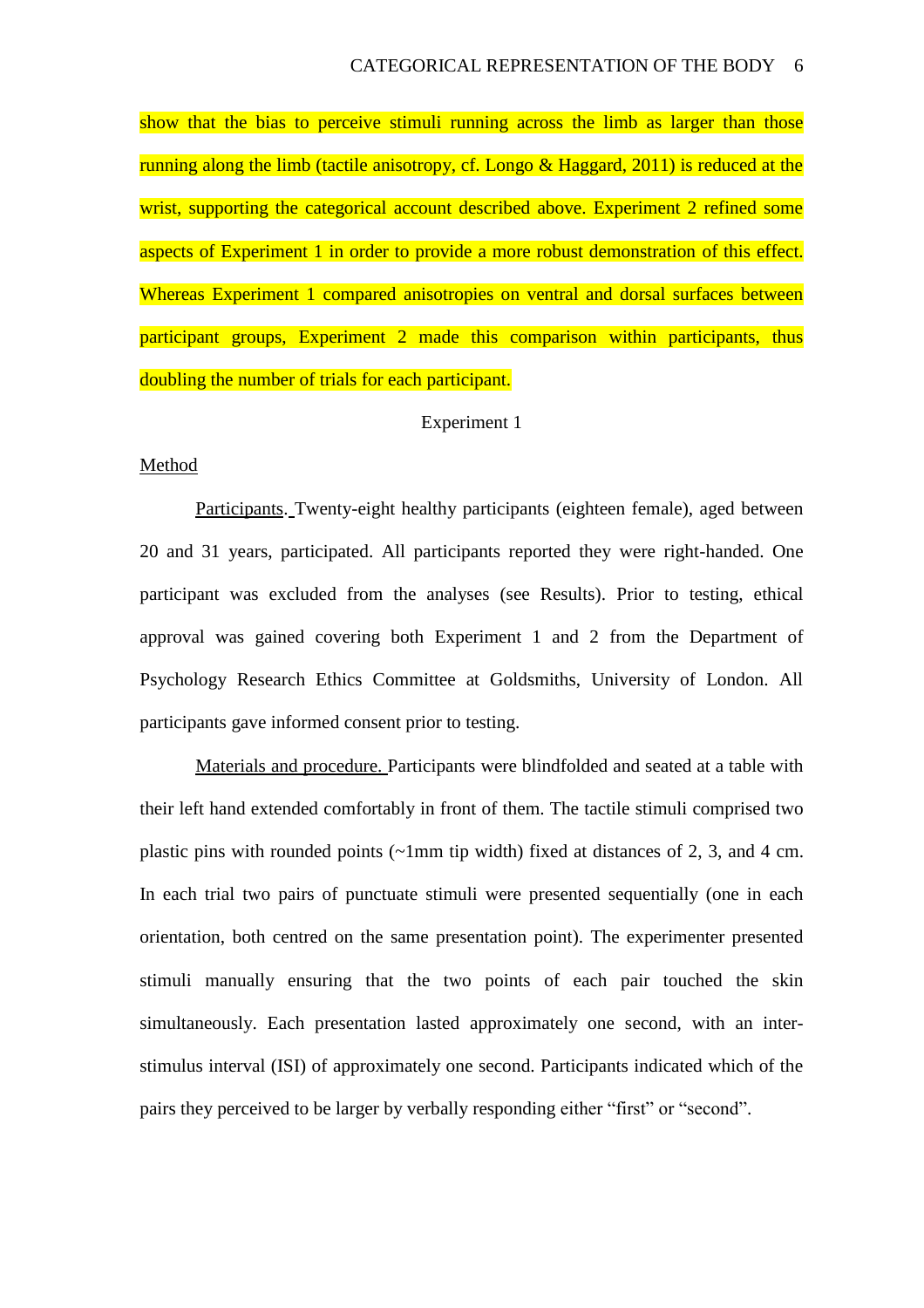Half of the participants were stimulated on the dorsal and the other half on the ventral surface of the limb. For each of group, stimuli were presented on three body parts (forearm, wrist, and hand). The midpoint between the two stimuli for the wrist was taken as the narrowing between the ulna bone and the hand. The midpoint for the hand was taken as approximately the centre of the palm/dorsum. The midpoint for the forearm was placed at an equal distance from wrist to hand midpoints, towards the elbow. The mediolateral dimension of the midpoints were visually estimated as the central point across the body part.

Presentation of the tactile stimuli on the three body parts was made in blocks of 20 trials using an ABCCBA design. The order of body parts was counterbalanced across participants. Each block included 5 sets of stimuli presented 4 times in a pseudorandomised order. The 5 sets within each block were selected according to the relative size of each orientation (Mediolateral:Proximodistal); 2:4, 2:3, 3:3, 3:2, 4:2 cm.

Statistical analyses. We measured the proportion of responses in which the across stimulus was judged to be larger, as a function of the ratio of the length of the across to the along stimuli. Cumulative Gaussian curves were fit to the data using R 2.8.0. Points-of-Subjective-Equality (PSEs) were calculated as the ratio of across and along stimuli at which the psychometric function crossed 50%. PSEs give a measure of the anisotropy of tactile distance perceived along vs. across the hand/wrist/forearm. For statistical analysis PSE ratios were log-transformed. The interquartile range (IQR) – that is the difference between the points on the x-axis where the curve crosses 25% and 75% - was calculated as a measure of the precision of participants' judgements.

#### Results

One participant from the Dorsal group was excluded due to extremely low Rsquared scores for forearm and hand conditions (0.15 and 0.45 respectively). The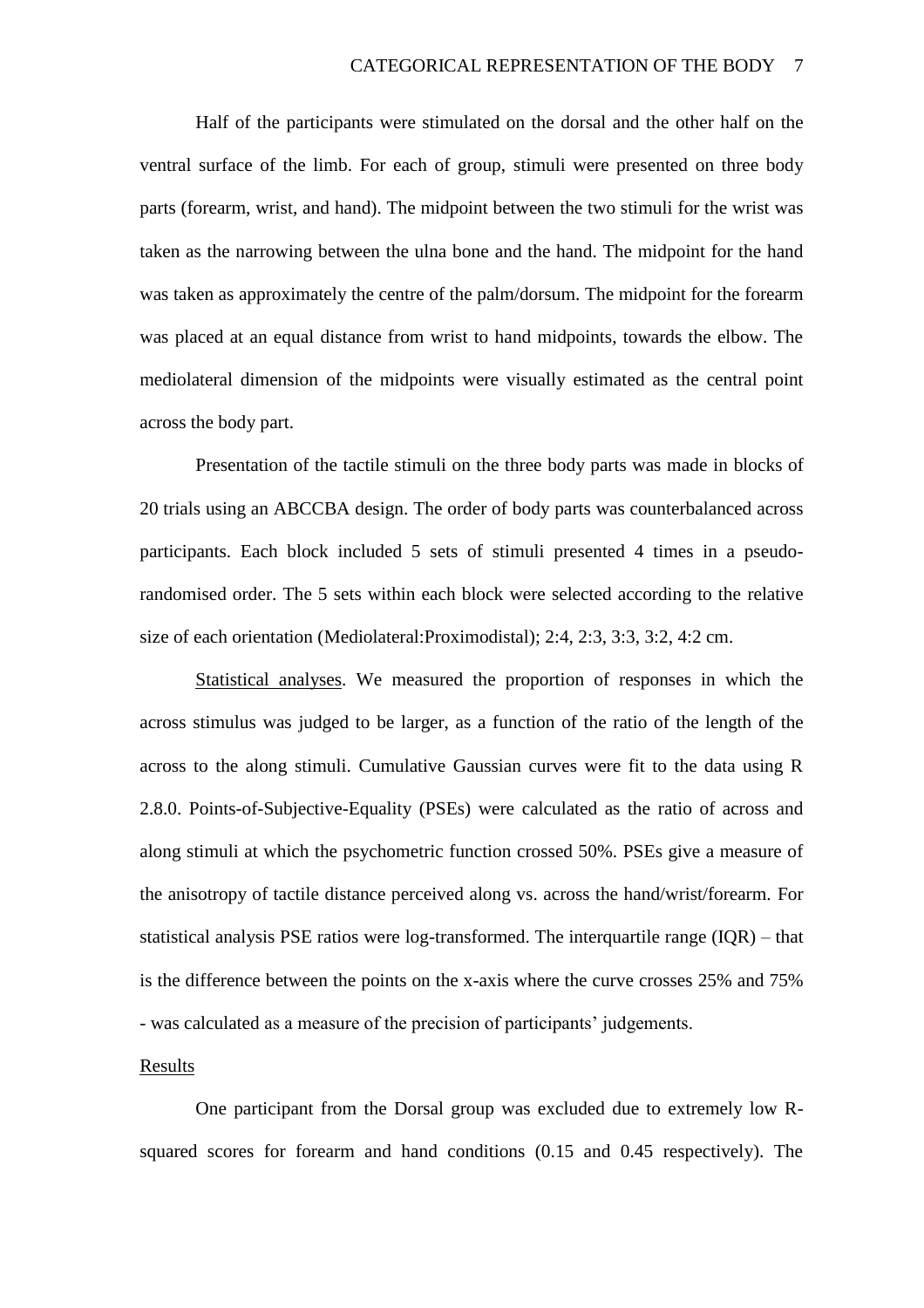remaining R-squared scores, averaged across participants, showed a good fit to the data. These were 0.92, 0.98, and 0.95 (Dorsal group), and 0.96, 1.00, and 0.99 (Ventral group), for forearm, wrist, and hand respectively. Figure 2 (Panels a and b) illustrates the cumulative Gaussian functions fitted to the data across Body Part conditions and between Surface groups.



Figure 2. Results of Experiment 1. Panels a to c present raw PSE scores before logtransformation for analysis. Panels (a) and (b) present the proportion of mediolateral (ML) distances judged to be larger plotted as a function of the stimulus ratio (mediolateral:proximodistal, ML:PD): on the dorsal (a) and ventral (b) surfaces.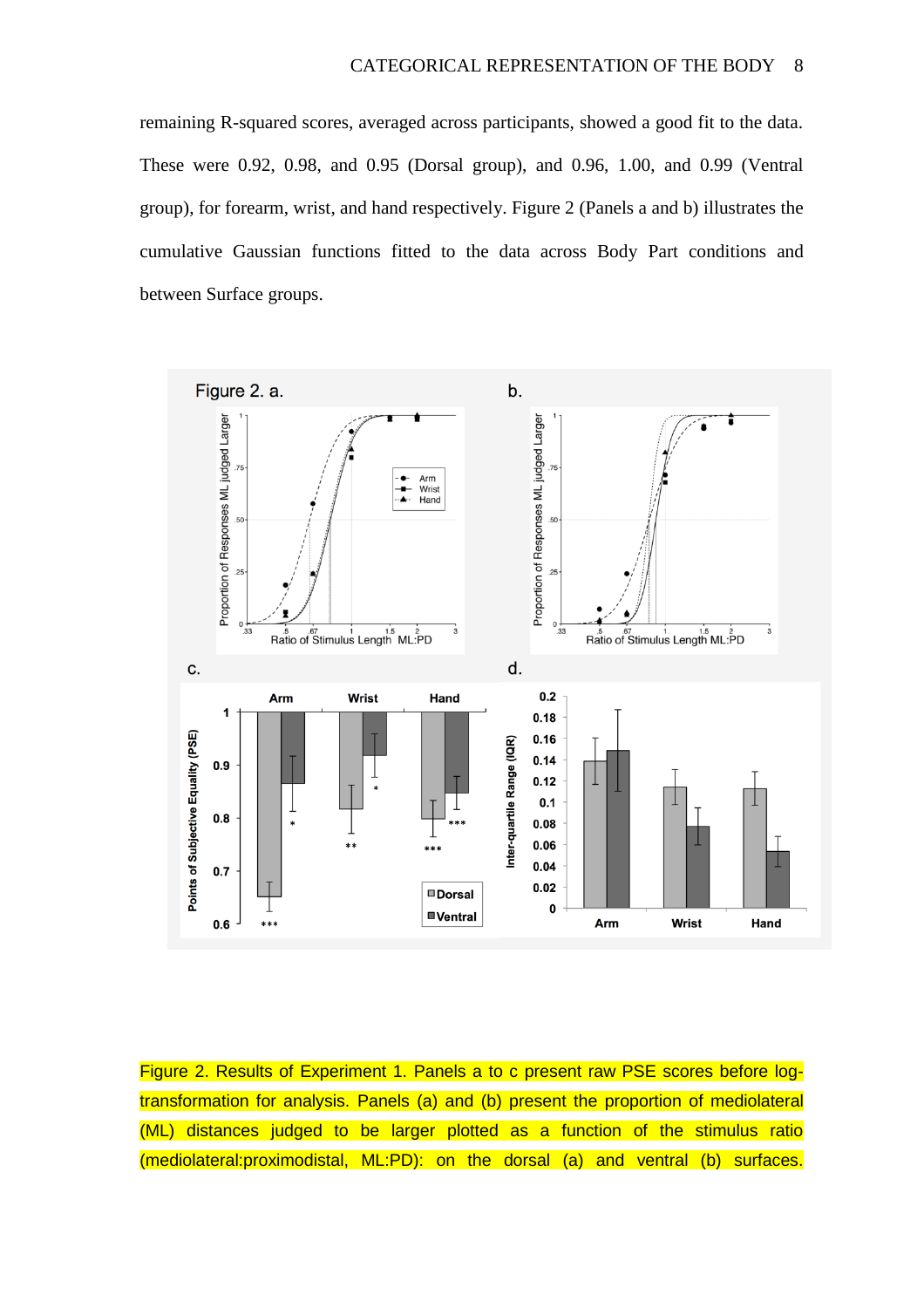Stimulus ratios are plotted logarithmically on the x-axis so that the point 1 represents where the PSE would be veridical, i.e. the ratio of ML and PD response is accurate. The PSE is the point at which the psychometric function crosses the y-axis at .50. Panel (c) presents points of subjective equality (PSEs) for Arm, Wrist, and Hand, split between the Ventral and Dorsal Surfaces. Here PSE values below 1 represent more bias towards ML being perceived to be larger than PD. Panel (d) presents interquartile ranges (IQRs) for the Arm, Wrist and Hand between Ventral and Dorsal Surfaces. Asterisks illustrate values that are significantly different from 1 at a level *p* < .001 (\*\*\*) and *p* < .01 (\*\*) and p < .05 (\*).

Points of subjective equality (PSEs). Log transformed points of subjective equality (PSEs) across all body parts and surfaces were compared against a ratio of 0 (veridical perception) with t-tests using Holm's sequential Bonferroni correction in order to detect significant anisotropies. PSE values significantly below 0 indicate a tendency to perceive distance running across the body part as larger than those presented along the body part, while those greater than 0 indicate the opposite. Figure 2 (Panel c) shows these findings and indicates which PSEs demonstrate a significant anisotropy. All PSEs were reliably less than 0 (indicating significant mediolaterally biased anisotropies; all  $p's < .04$ , all  $t's > 2.23$ ). This replicates Longo and Haggard's (2011) finding that tactile distances are perceived as longer across than along the hand, and show that this anisotropy extends down the forearm (see also Green, 1982).

We conducted a 3 x 2 mixed ANOVA [Body Part x Surface] on the PSEs. There was a main effect of Body Part,  $F$  (2, 50) = 7.56,  $p < .01$ ,  $\eta_p^2 = .23$ . A polynomial within-participants trend analysis showed this effect is both linear,  $F(1, 25) = 7.40$ ,  $p <$ .05,  $\eta_p^2 = .23$  and quadratic,  $F(1, 25) = 7.70$ ,  $p < .01$ ,  $\eta_p^2 = .24$ . Critically, this quadratic effect indicates that, whilst there is a progressive linear reduction in anisotropy from forearm to hand, the anisotropy at the wrist is reduced over and above what one would expect given this linear change. We explored this relationship further using focussed ttests (*p* values were subjected to the Holm-Bonferroni correction), which confirmed that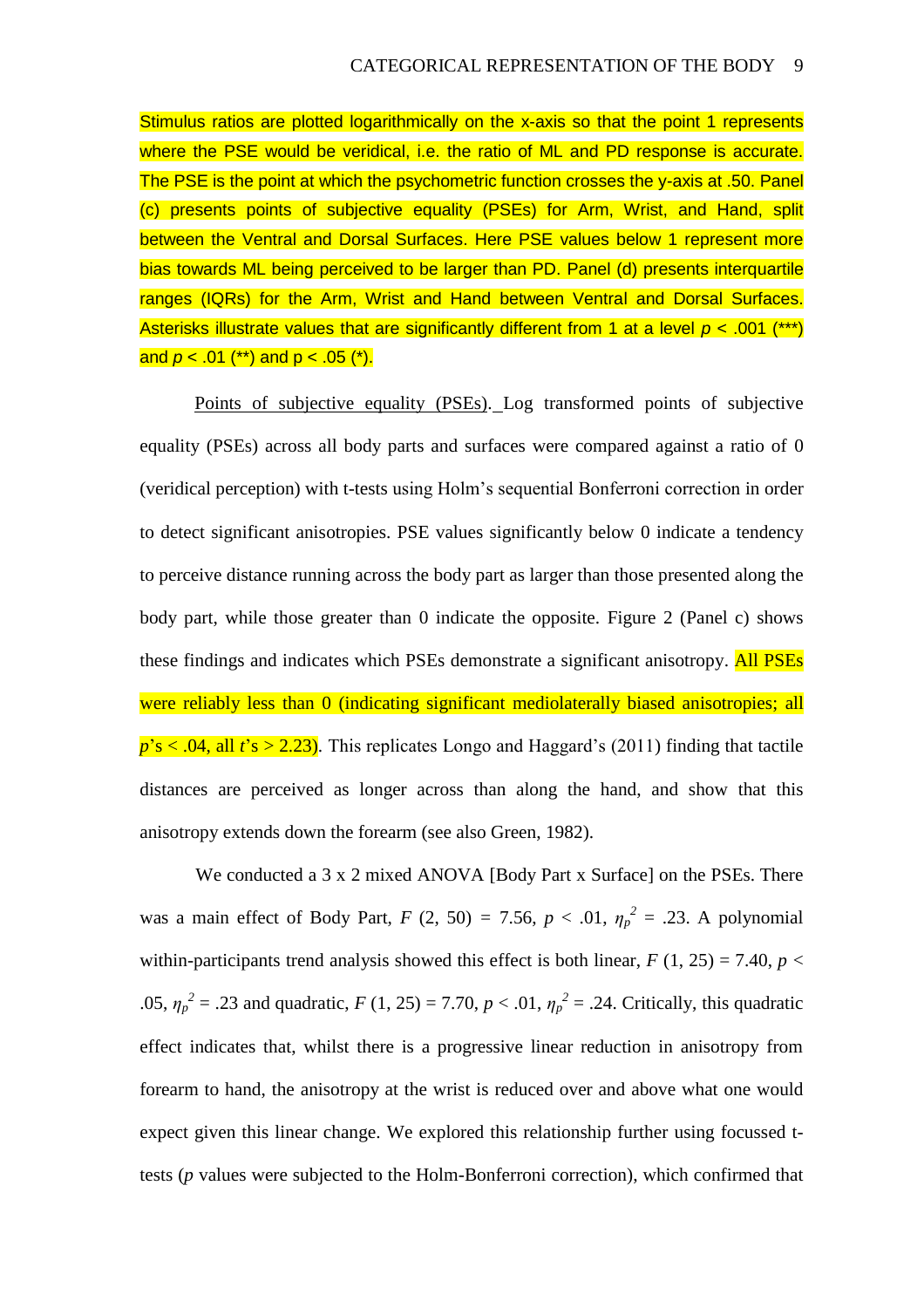the anisotropy at the arm was larger than both the wrist,  $t(26) = 3.16$ ,  $p < .001$ ,  $d = .68$ , and the hand,  $t(26) = 2.31$ ,  $p < .03$ ,  $d = .49$ . Despite a trend towards a greater anisotropy on the hand than the wrist, this comparison did not reach significance,  $t(26) = 1.40$ ,  $p =$  $.09, d = .29.$ 

Consistent with previous findings (Longo & Haggard, 2011), there was also a Surface effect,  $F(1, 25) = 9.56$ ,  $p < .01$ ,  $\eta_p^2 = .28$ , with larger anisotropies on the dorsal than the ventral surface. Finally, there was a significant interaction between Body Part and Surface,  $F(2,50) = 4.08$ ,  $p < .05$ ,  $\eta_p^2 = .14$ . In order to explore this interaction further we performed a series of six focussed t-tests (using Holm-Bonferroni correction  $p < .008$ ) comparing each body part against the others separately between Surface. On the dorsal surface the anisotropy at the arm was larger than both the wrist,  $t(14) = 3.96$ ,  $p < .001$ ,  $d = 1.10$ , and the hand,  $t(14) = 3.89$ ,  $p < .001$ ,  $d = 1.08$ . There was no reliable difference between the anisotropy at the wrist and the hand, t (14) = .35, p = .37, d = .10. On the ventral surface, there were no statistically reliable differences in the PSE values (all  $t's \le 1.51$ ,  $p's > .08$ ). The interaction between Body Part and Surface appears to be driven by the extremely large anisotropy found on the dorsal forearm.

Interquartile ranges (IQRs). The inter-quartile range (IQR) was calculated as the difference in stimulus ratios where the curve crosses 25% and 75%. This was taken as a measure of precision (see Figure 2, Panel d). A 3 x 2 Mixed ANOVA [Body Part x Surface] revealed a significant effect of Body Part *F* (2, 50) = 4.63, *p* < .05,  $\eta_p^2$  = .16. A polynomial trend analysis revealed a linear contrast effect of Body Part in the proximodistal dimension,  $F (1, 25) = 6.19$ ,  $p < .05$ ,  $\eta_p^2 = .20$ . The IQRs therefore indicate a linear change in precision; judgements were least sensitive at the forearm but became increasingly more so towards the hand. This is consistent with the previously found proximodistal tactile acuity gradient, which increases linearly from trunk to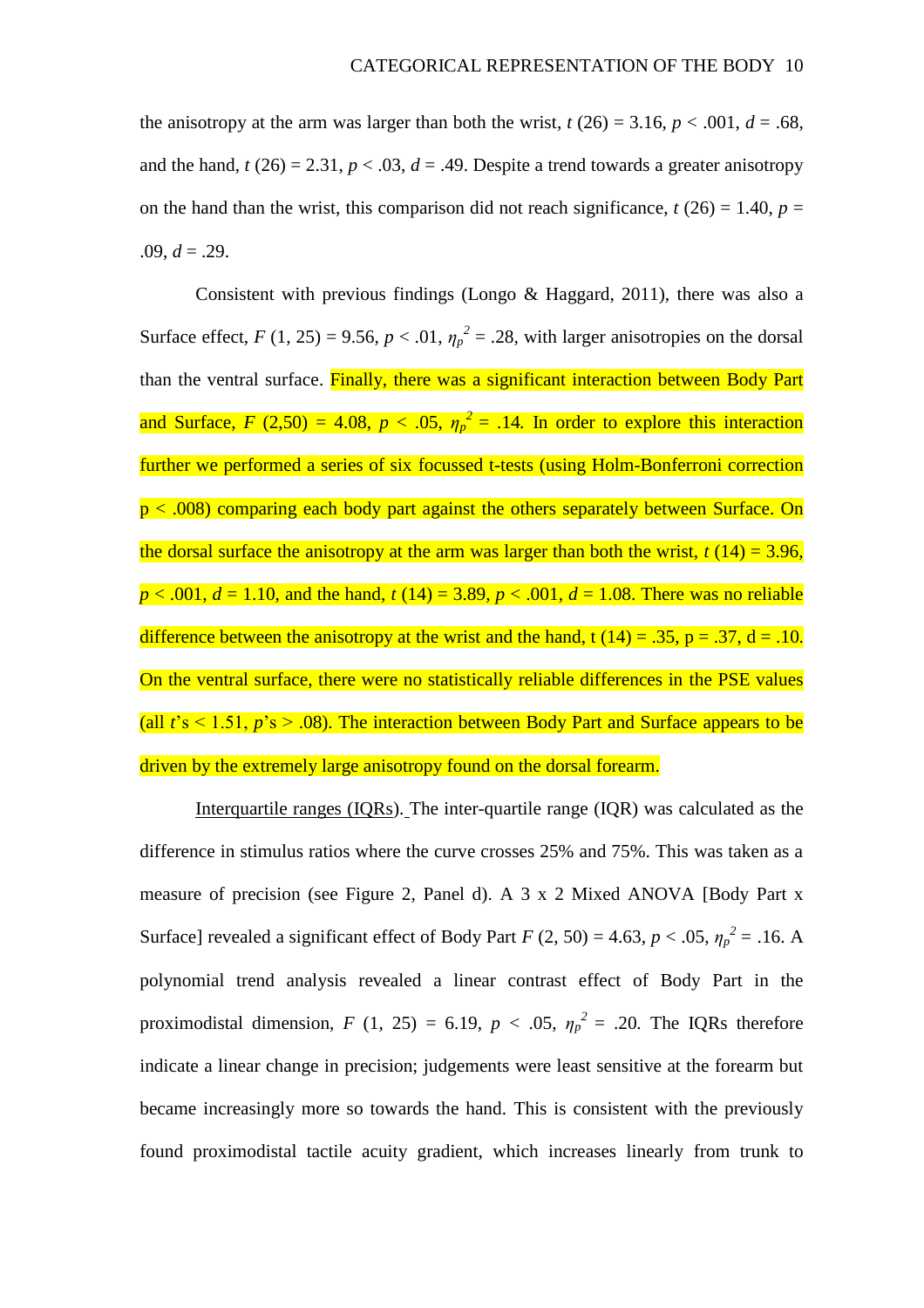extremity (Hamburger, 1980; Weinstein, 1968). Importantly, the lack of a quadratic effect does not correspond with that found in the PSEs, which one might predict if the reduction of the PSE at the wrist was driven solely by changes in tactile acuity. No other effects or interactions were statistically reliable (Surface,  $F(1, 25) = 1.88$ ,  $p > .05$ ,  $\eta_p^2 =$ .07; Body Part by Surface,  $F(2, 50) = 1.43, p > .05, \eta_p^2 = .05$ .

# Discussion

In Experiment 1, we found that the bias to perceive stimuli running across the hand as larger than those running along it (tactile anisotropy, cf. Longo & Haggard, 2011) is also observed farther up the forearm. Crucially however, this tactile spatial anisotropy is smallest at the wrist, as seen in a quadratic trend in this anisotropy of perceived tactile distance observed from arm to wrist to hand. This quadratic trend is consistent with the categorical account - an increase in perceived tactile distances *across* the wrist boundary due to a categorical segmentation of tactile space - rather than a localised and non-specific increase in acuity in the region of the wrist. Indeed, this nonlinear trend in anisotropy was not matched by measures of overall sensitivity to differences in tactile distance which increased linearly from the arm to the hand. Nonetheless, whilst, the significant effect of body part on the anisotropy demonstrated a reliable reduction between the arm and the wrist, the trend for a further increase from wrist to hand did not reach significance. In order to attempt to obtain a more robust demonstration of the selective decrease in tactile anisotropy at the wrist we conducted a second experiment in which each participant received twice as many trials. Each participant completed both a dorsal and a ventral surface condition, and so surface was compared within participants in Experiment 2.

# Experiment 2

# **Method**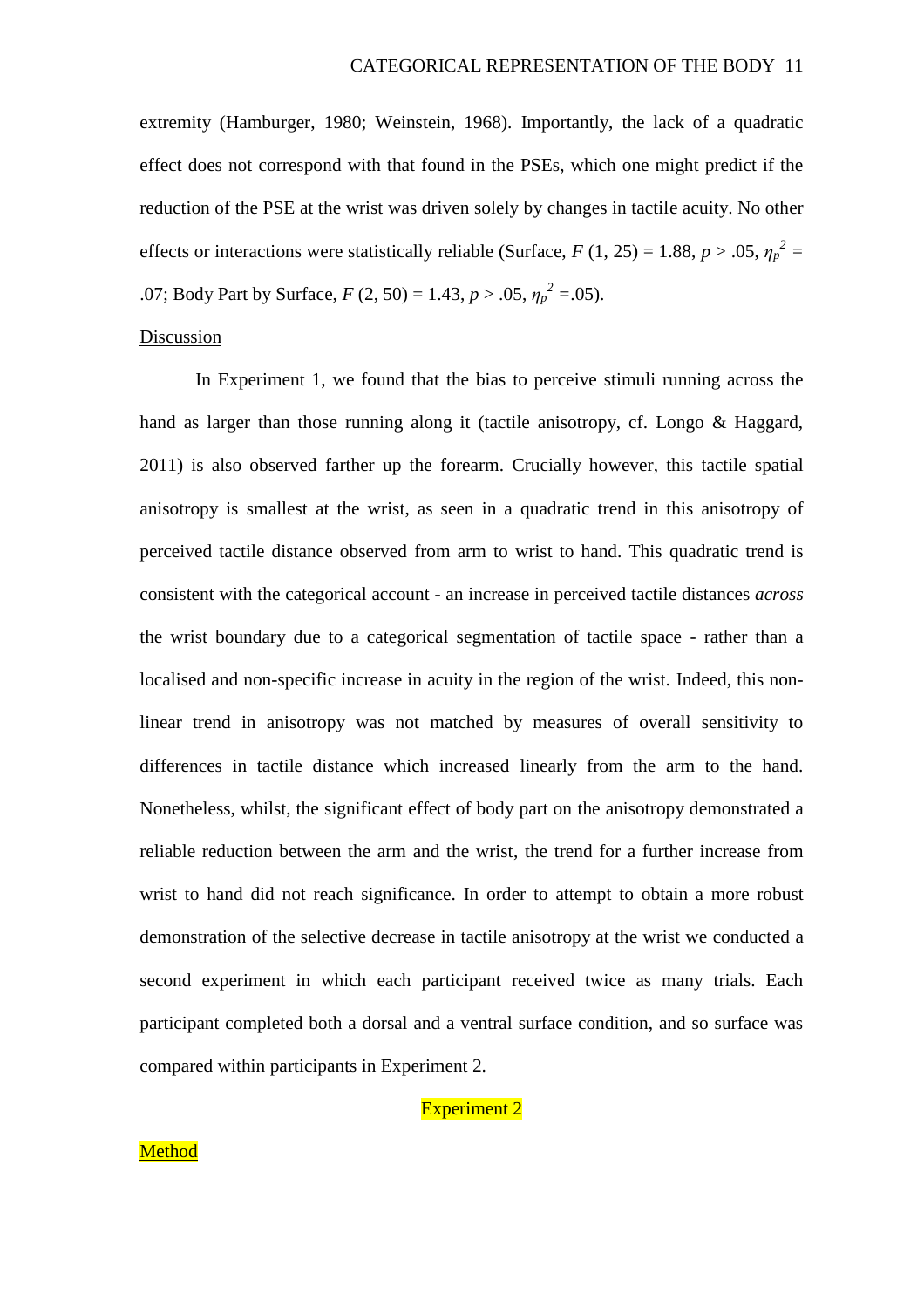Participants. Fifteen healthy participants (eleven female), aged between 20 and 35 years, participated. All participants, bar two were right handed.

Materials and procedure. The procedure and stimuli were repeated as in Experiment 1 with one change. Namely, each participant took part in both ventral and dorsal surface conditions.

Each participant took park in 12 blocks of trials. These 12 blocks were made up of the six unique combinations of Body Part (Arm, Wrist, Hand) and Surface (Dorsal, Ventral), each of which was presented twice. The 12 blocks were presented in a pseudorandomised order. Block order was counterbalanced across participants. Each block included 20 trials, in which the 5 distance comparisons were each presented 4 times in a pseudo-randomised order. The 5 distance comparisons compared distances in the mediolateral and proximodistal axes in the following stimulus pairs: 2:4, 2:3, 3:3, 3:2,  $4:2$  cm.

Statistical analyses. Statistical analyses were the same as those used in Experiment 1 with two exceptions. Firstly, the factor of surface was compared within participants rather than between participants. Secondly, supported by the results of Experiment 1, the critical comparisons to make were those between body parts for each surface separately. For the purpose of this experiment we were not interested in focussed differences in PSEs between each surface for each body part. Therefore given a main effect of Body Part (as predicted by Experiment 1.) we planned to perform two comparisons between PSEs at the wrist and the forearm, and the wrist and the hand. Given a significant interaction between Body Part and Surface (as predicted by Experiment 1.) we planned a series of four comparisons consisting of the above two planned comparisons within each surface separately.

### **Results**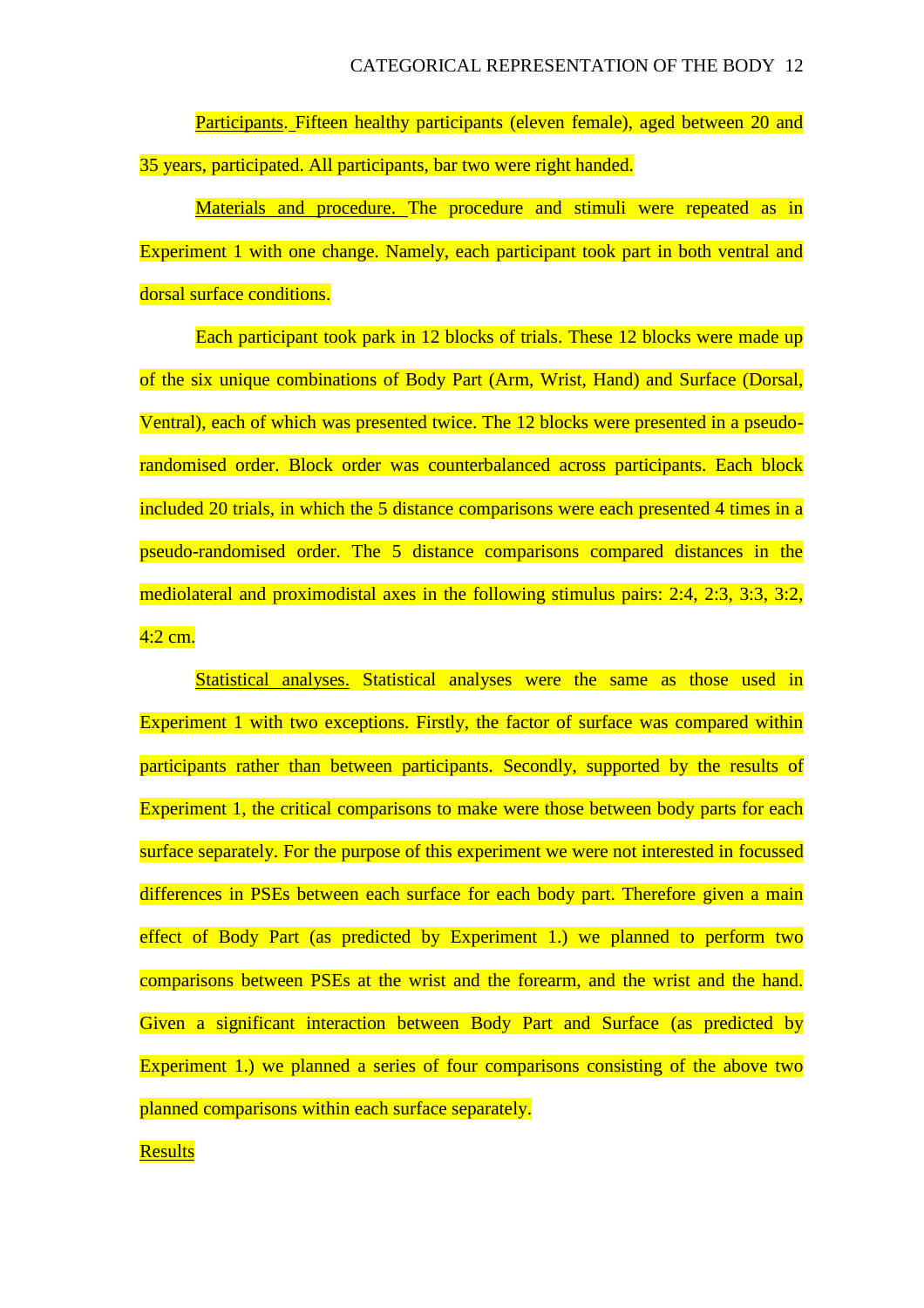The R-squared scores, averaged across participants, showed a good fit to the data. For dorsal presentations these were 0.84, 0.90 and 0.92 for forearm, wrist, and hand respectively. For ventral presentations these were and 0.91, 0.93 and 0.96 for forearm, wrist, and hand respectively. Figure 5 illustrates the cumulative Gaussian functions fitted to the data across Body Part and Surface conditions.



Figure 3. Results of Experiment 2. Panels a to c present raw PSE scores before logtransformation for analysis. Panels (a) and (b) present the proportions of mediolateral (ML) distances judged to be larger plotted as a function of the stimulus ratio (mediolateral:proximodistal, ML:PD): on the dorsal (a) and ventral (b) surfaces. The PSE is the point at which the psychometric function crosses the y-axis at .50. Panel (c) presents points of subjective equality (PSEs) for Arm, Wrist and Hand, split between the Ventral and Dorsal Surfaces. Log-transformed values are presented so that the point 1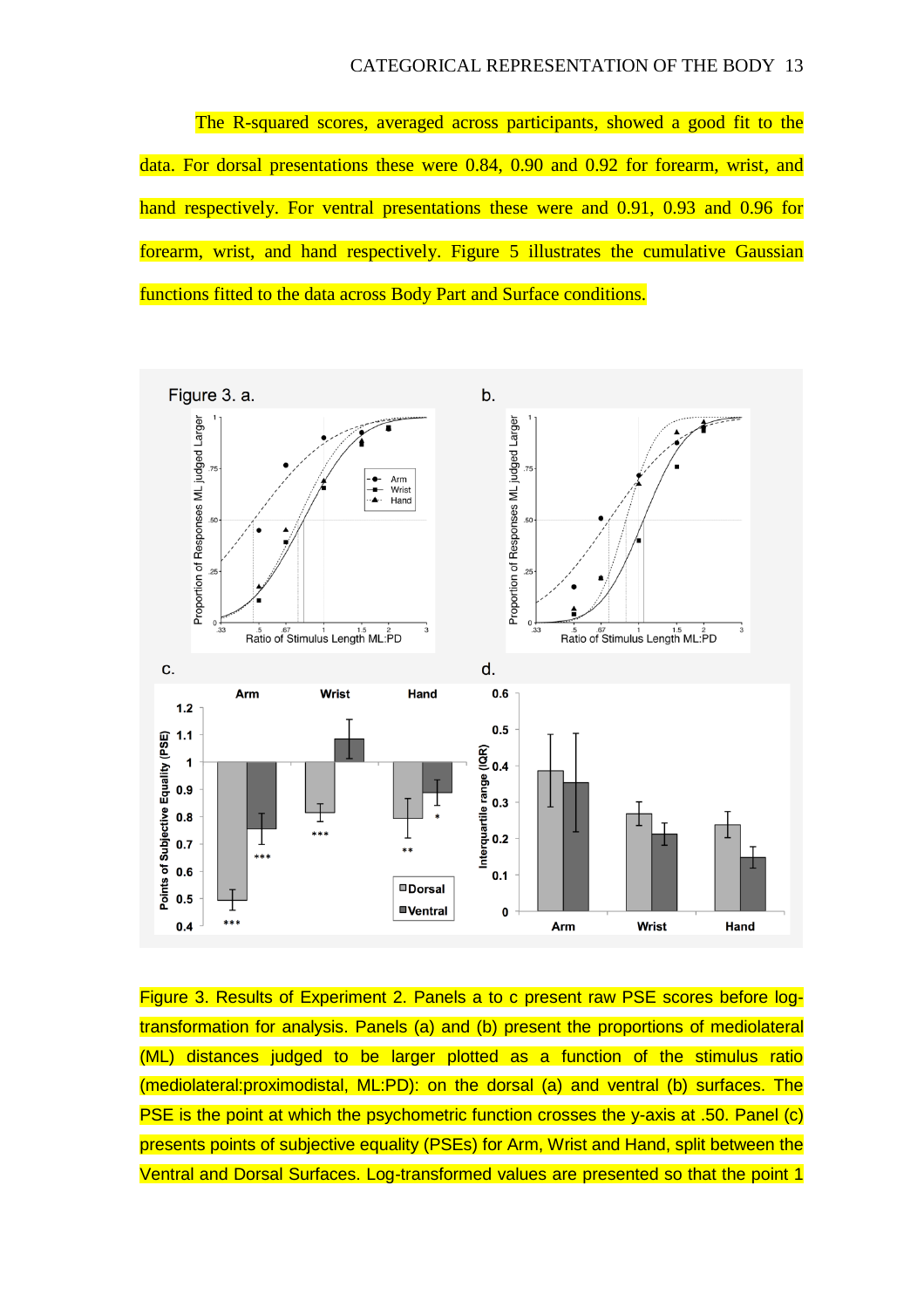on the y-axis represents where the PSE would be veridical, i.e. the ratio of ML and PD response is accurate. Here PSE values below 1 represent more bias towards ML being perceived to be larger than PD. Panel (d) presents Inter-quartile ranges (IQRs) for the Arm, Wrist and Hand between Ventral and Dorsal Surfaces. Asterisks illustrate values that are significantly different from 1 at a level  $p < .001$  (\*\*\*),  $p < .01$  (\*\*) and  $p < .05$  (\*).

Points-of-Subjective-Equality (PSEs). As in Experiment 1, PSE ratios were logtransformed for further analysis. PSEs were compared against a ratio of 0 using t-tests with Holm's sequential Bonferroni correction in order to detect significant anisotropies, across all body parts and surfaces. Figure 3 (Panel c) shows these findings and indicates which PSEs demonstrate a significant anisotropy. As in Experiment 1, PSEs were less than 0 (indicating significant mediolaterally biased anisotropies; all *p*'s < .02, all *t*'s > 2.71) on all but the ventral wrist condition ( $t = 1.17$ ,  $p = .26$ ,  $d = .30$ ). On the ventral wrist the PSE was a positive value suggesting a proximodistally-biased anisotropy however this did not reach significance.

We conducted a 3 x 2 ANOVA [Body Part x Surface] on the PSEs. There was a main effect of Body Part,  $F (2, 28) = 21.85$ ,  $p < .0001$ ,  $\eta_p^2 = .61$ . A polynomial withinsubjects trend analysis revealed this effect is both linear,  $F(1, 14) = 16.41$ ,  $p < .002$ ,  $\eta_p^2$  $= .54$  and quadratic,  $F (1, 14) = 32.36$ ,  $p < .0001$ ,  $\eta_p^2 = .70$ . Critically, the quadratic effect has the strongest effect size and indicates that, whilst there is a progressive linear reduction in anisotropy from forearm to hand, the anisotropy at the wrist is reduced over and above what one would expect given this linear change. This interpretation was confirmed using two focussed t-tests, collapsed across Surface, which showed that the anisotropy on the wrist was significant smaller than that on the forearm,  $t(14) = 5.72$ , *p*  $\leq$  .0001,  $d = 1.48$ , and that on the hand,  $t(14) = 2.65$ ,  $p < .02$ ,  $d = .69$ . The latter of these two tests pits the quadratic variation in anisotropy against that which would be predicted by a linear change in anisotropy. This supports the categorical account, indicating that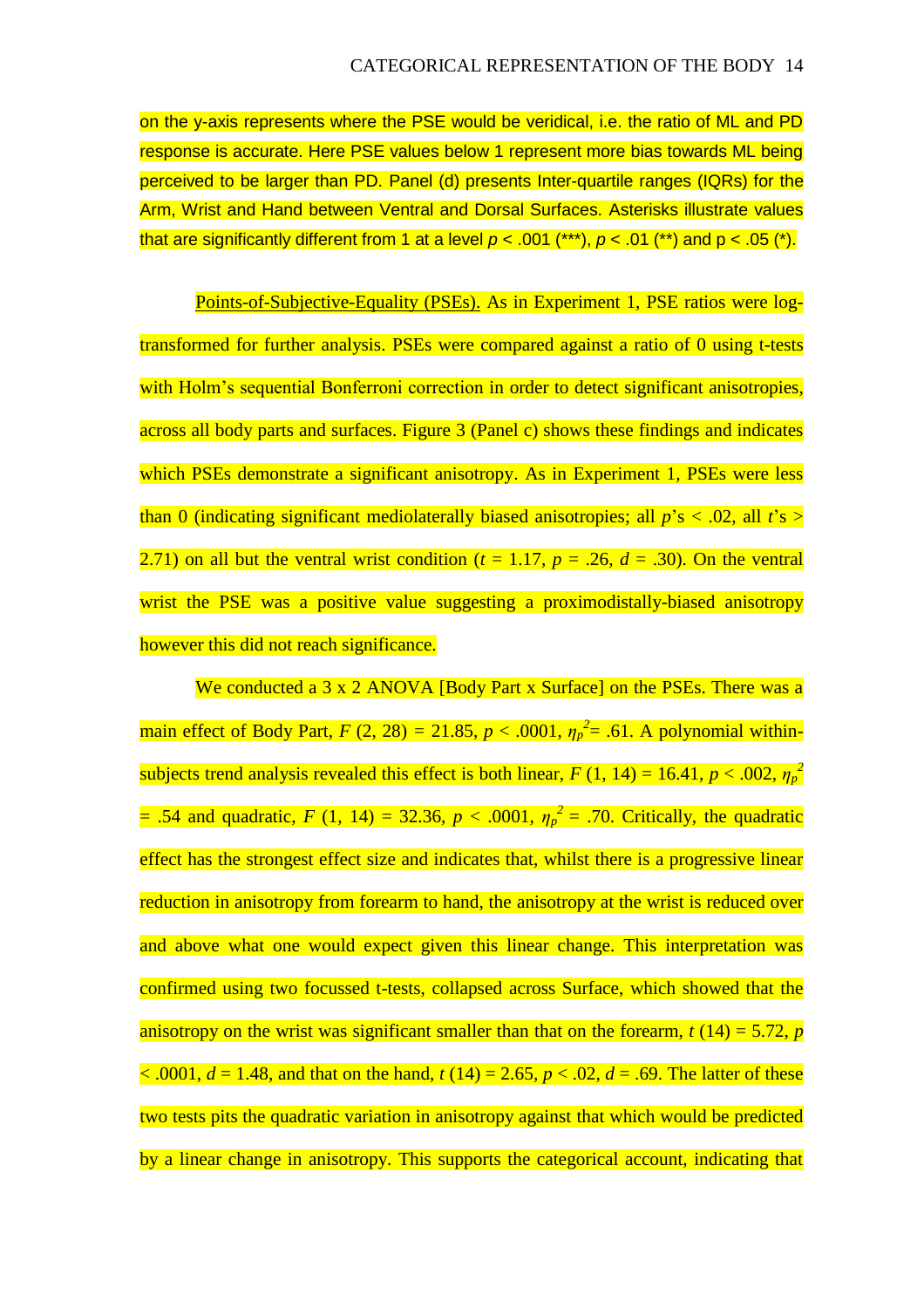perceived tactile distance is specifically elongated proximodistally over the wrist boundary.

There was also a main effect of Surface,  $F(1, 14) = 29.94, p < .0001, \eta_p^2 = .68$ , with greater PSEs on the ventral surface than on the dorsal surface. This indicates that the bias to perceive distances as being larger in the mediolateral axis was greater on the dorsal than the ventral surface and is consistent with previous findings (Longo and Haggard, 2011).

Finally, there was a significant interaction between Body Part and Surface, *F* (2,  $28) = 4.24$ ,  $p < .05$ ,  $\eta_p^2 = .23$ . Consequently we performed the crucial series of four planned comparisons outlined above, comparing the PSE at the wrist against both the hand and the forearm for each Surface condition. Reliably greater anisotropies were observed on the arm than on the wrist [Dorsal,  $t(14) = 6.40$ ,  $p < .0001$ ,  $d = 1.65$ ; Ventral,  $t(14) = 3.69$ ,  $p < .01$ ,  $d = .95$  for both surfaces. A reliable reduction in the anisotropy at the wrist compared to the hand was observed on the ventral surface only [*t*  $(14) = 2.16, p < .05, d = .56$ ; Dorsal,  $t(14) = 1.08, p = .298, d = .28$ ]. Thus, differences in the PSE on the ventral skin surface reveal a reduction in the PSE at the wrist over and above that predicted by the overall reduction in PSEs as locations move proximodistally down the arm. This pattern of effects falls in line with the predictions made by the categorical account of perceived tactile distance over the wrist. On the dorsal surface however PSEs at the hand and wrist were not reliably different. Figure 3c. indicates that the PSE at the forearm (i.e., greater mediolateral bias) is far greater than either the hand or wrist, this echoes the finding of a large anisotropy specifically on the dorsal forearm in Experiment 1.

2.2. Interquartile ranges (IQRs)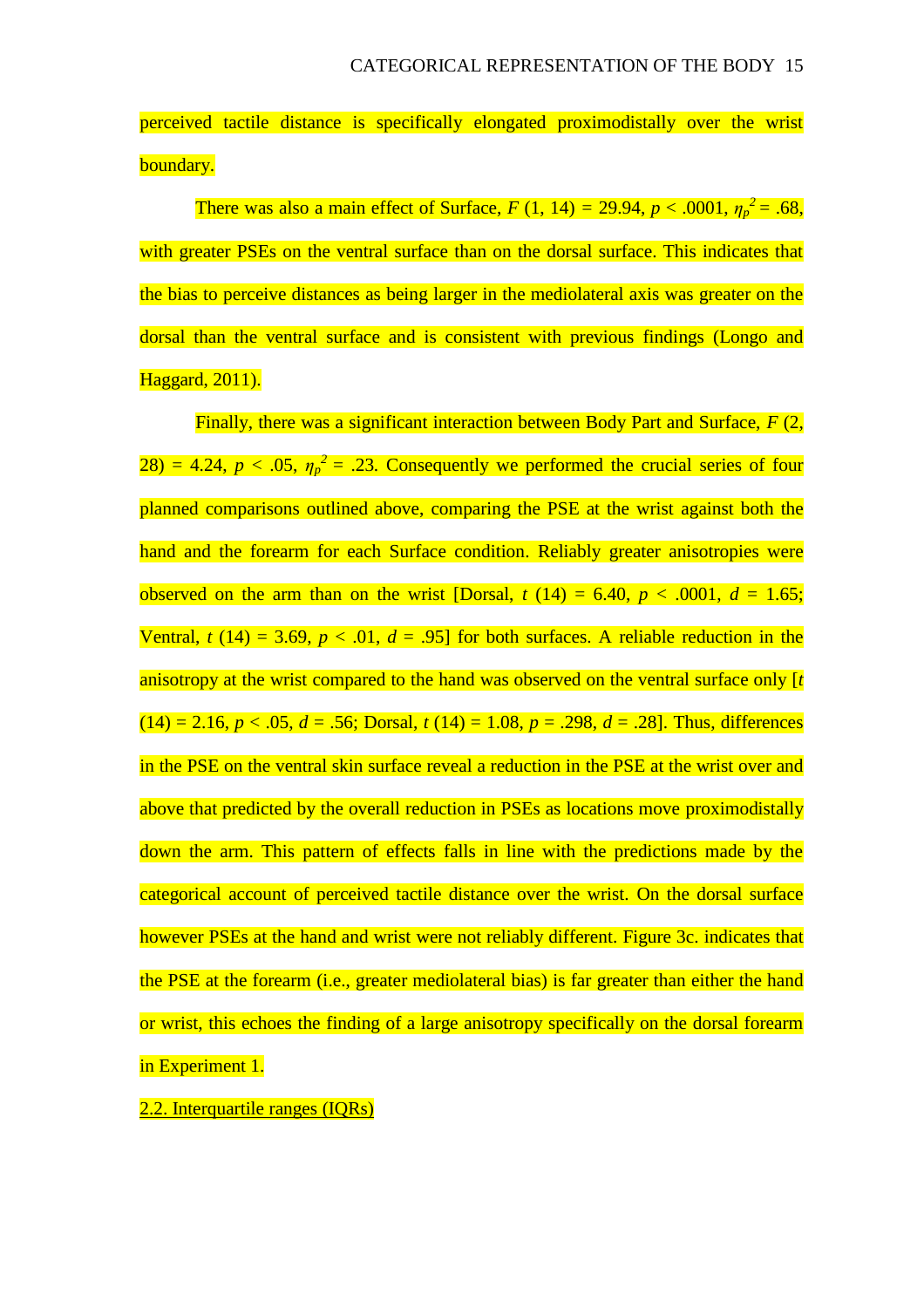The inter-quartile range (IQR) is calculated as the difference in stimulus ratios where the response curve crosses 25% and 75%. This was taken as a measure of precision (see Figure 3, Panel d). A 3 x 2 Mixed ANOVA [Body Part x Surface] found no significant main effects nor was the interaction significant (all *F*s < 2.05, *p*s > .17). General discussion

Tactile distances are perceived as larger when they cross over the wrist, not whenever they are near the wrist. In two experiments we have found that the bias to perceive stimuli running across the limb as larger than those running along the limb (tactile anisotropy, cf. Longo & Haggard, 2011) is reduced at the wrist. Furthermore, we find no evidence of a corresponding decrease in our measure of precision at the wrist, which one might expect if the effect was solely driven by changes in acuity across the skin surface. These results provide strong support for an account of body representation which argues that tactile space is structured around, and distorted by, body parts and the boundaries between them (see de Vignemont et al., 2006). Put another way, the modulation of tactile distance, such that it is increased over body parts boundaries, demonstrates that tactile space is structured by its categorical properties rather than solely metric ones.

In line with existing data finding that overall tactile acuity is greatest on the fingertip reducing linearly towards the trunk (Hamburger, 1980; Weinstein, 1968), we find a linear relationship in our precision measure. This also appears to be reflected in the magnitude of the anisotropy, showing an inverse linear relationship such that as precision increases anisotropy decreases. The key finding here however is that the anisotropy is further reduced at the wrist, in the absence of a corresponding additional increase in precision. This anisotropy of tactile perception at the wrist is best explained in terms of the categorical segmentation account set out in the introduction. Crossing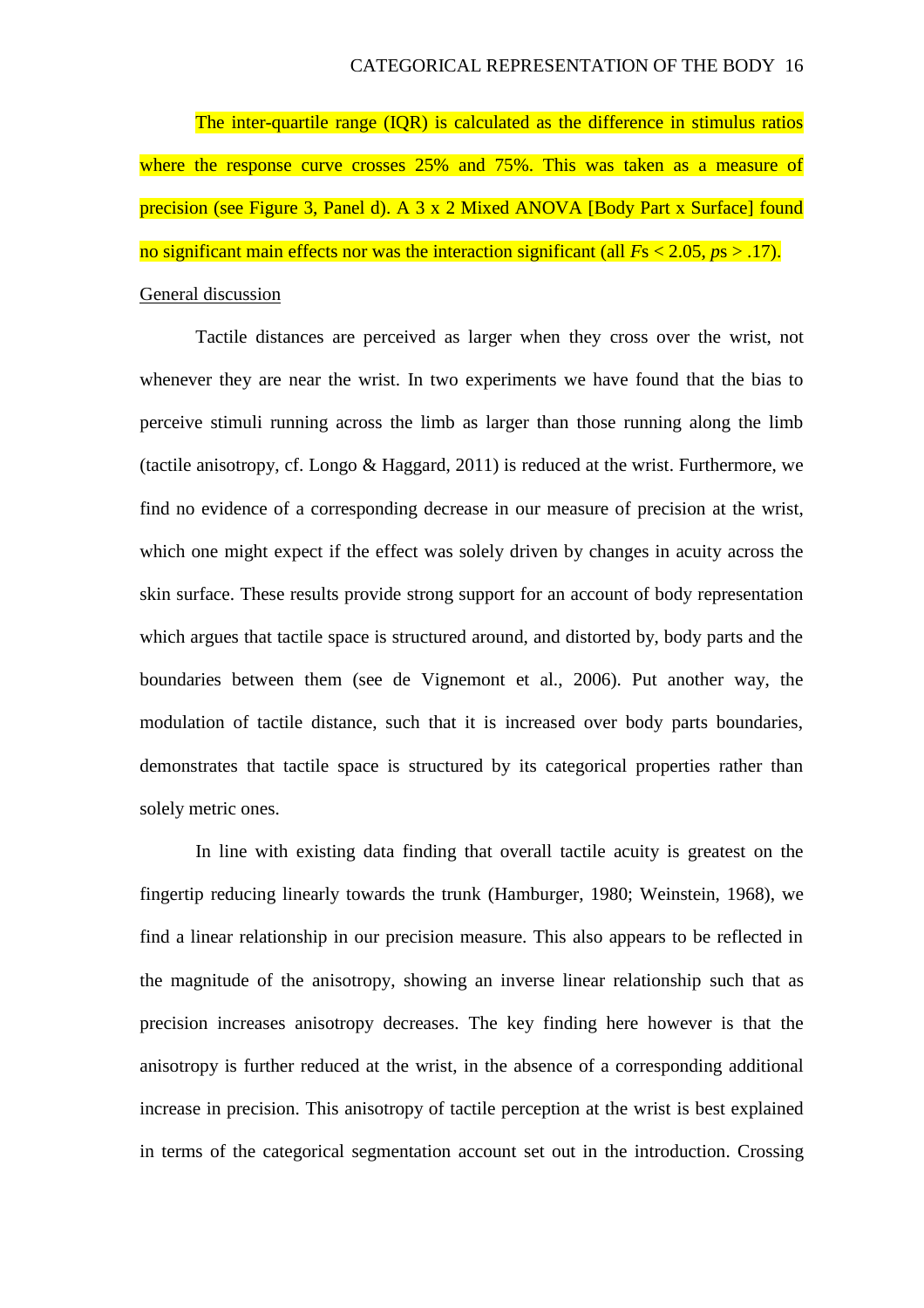category boundaries increases perceived distance, in this case stimuli crossing over the wrist are perceptually elongated. Stimuli which are presented on the wrist but do not cross category boundaries (across stimuli) are unaffected. The elongation of perceived distance in the proximodistal axis only leads to a reduction in the overall mediolateral bias.

We find smaller anisotropies across all body parts on the ventral than on the dorsal surface of the arm and hand. This is likely due to key physiological differences between the two surfaces, the most pertinent here being the higher proportion of mechanoreceptors with small receptive fields on the glabrous skin of the ventral surface (Vallbo, Olausson, Wessberg, & Kakuda, 1995). These receptors are more attuned to processing fine-grained discriminative properties of touch, encompassing tactile distance estimation, and are unsurprisingly found in regions requiring more sensitive tactile acuity such as the fingertip or palm (Edin & Abbs, 1991; Johansson, Trulsson, Olsson, & Westberg, 1988). Conversely, the mechanoreceptors of the hairy skin are characterised by rapidly adapting units with large receptive fields, more proficient with the perception of flutter or gentle strokes. Larger anisotropies across all body parts on the dorsal surface may be a consequence of the less precise discriminative capacity of hairy skin. This may explain the notably larger anisotropy found on the dorsal forearm, which has a similar physiological profile to that of the trunk (Vallbo, Olausson, Wessberg, & Norrsell, 1993) than even the hairy surface of the hand.

When differences in the anisotropies at each body part are considered for each skin surface separately the categorical effect remains for the ventral surface only. This is inline with the findings from de Vignemont's (2009) study, in which the effect was investigated on the ventral surface only. There are a number of reasons that may explain why the categorical effect is more evident on the ventral surface; here we will briefly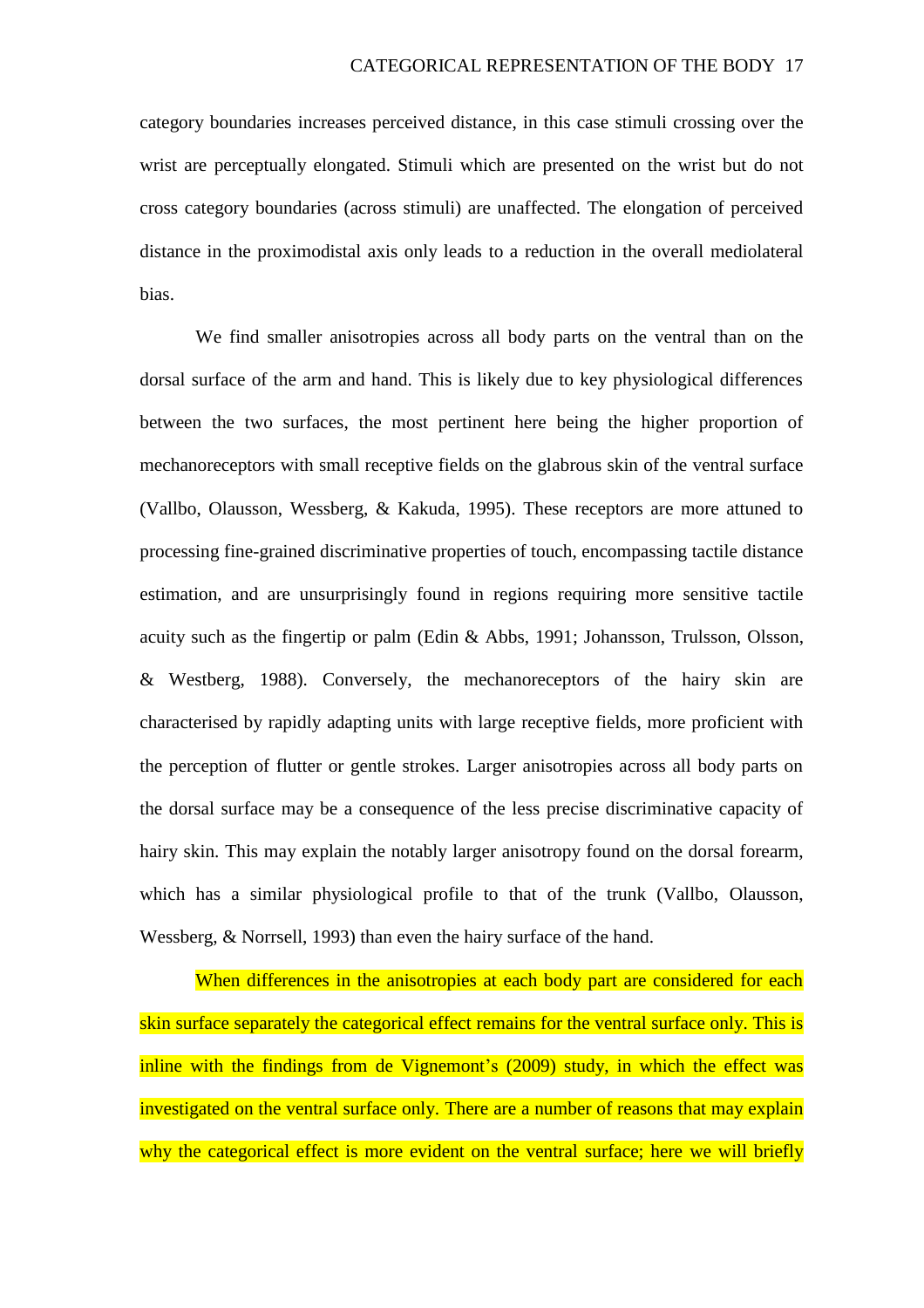discuss visual and functional accounts. Andersen (1978; see also, Biederman, 1987; Brown, 1976) proposes that the mental representation of the body is broken down into visuospatial geons. If body part categories are based on visual discontinuities, those between hand and arm are more evident on the ventral surface; the wrist is typically visibly marked by a number lines segmenting the hand and the arm. Cody et al. (2008) suggest that the joints are more salient than parts as they are regions of increased mechanosensation. The authors suggest that wrist articulation produces agitation of neighbouring receptors along the joint during movement. Following this line of argument the wrist largely moves between its rest position and palm towards ventral arm; rarely do we move our dorsal hand towards dorsal forearm. Therefore increases in mechanosensation around the joint would be expected more on the ventral surface, emphasising the boundary between the body parts.

Here, we find that tactile space is influenced by a category boundary. Whilst category boundaries introduce some bias in how stimuli are perceived they also improve the accuracy of perceptual judgements (Huttenlocher, Hedges, Lourenco, Crawford & Corrigan, 2007). For stimulus-pair judgements, stimuli are made more distinct by category boundaries (Goldstone, 1996; Huttenlocher et al., 2007; Roberson & Davidoff, 2000), leading, for instance, to a perceptual elongation of tactile distance relative to those that fall within a category set (reported here; also de Vignemont et al., 2009). However, for single-stimulus judgements, stimuli close to the boundary become more accurate because they benefit from a more precise comparison of stimulus and boundary information. This very effect is found in tactile localisation studies (Cholewiak & Collins, 2003). Indeed, Cody et al. (2008) find evidence of enhanced localisation at the wrist, though, particularly pertinently for this investigation, only in the proximodistal axis (i.e. the axis which crosses the boundary). These findings corroborate those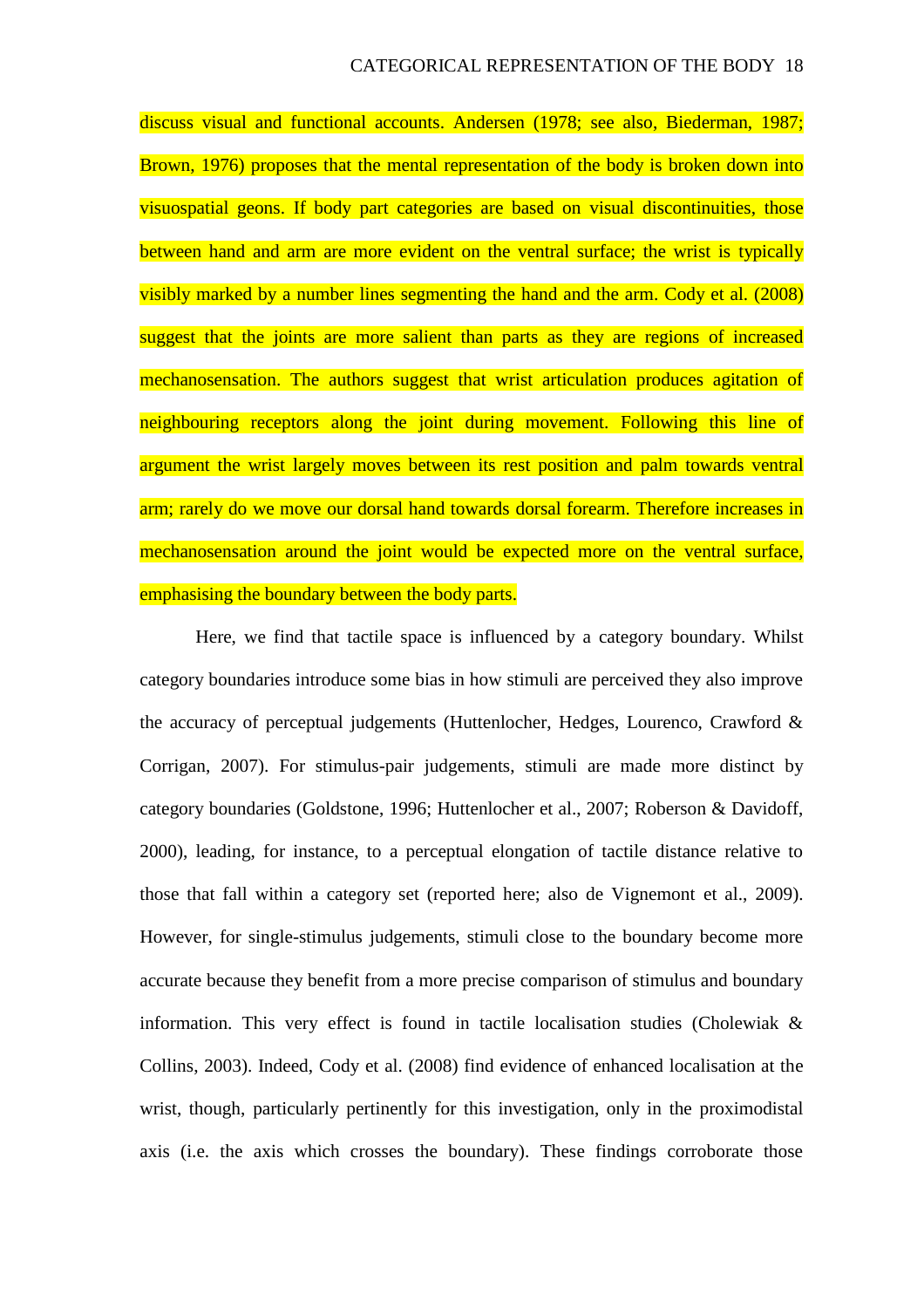presented in this report in indicating that the wrist serves as a category boundary such that tactile space is elongated across the wrist in the proximodistal axis only. Therefore tactile perception is modulated by body-part boundaries (de Vignemont et al., 2006; de Vignemont et al., 2009).

It seems we have an overall propensity to perceive body parts as relatively wider than veridical (Longo & Haggard, 2010, 2011). However, it would appear we also have a construct of the body, segmented into body part categories, which leads to a perceptual elongation of tactile distance over the boundaries/joints. Stimuli within one category set gravitate towards one another. Those that cross the category boundary appear perceptually farther from one another. Although surprising this finding is not implausible. Categorical perception has been shown to produce a perceptual warping effect in a variety of domains (Bornstein, 1990; Harnad, 1990; Inverson & Kuhl, 1995; Regan, 1990; Robertson & Davidoff, 2000). So what are the potential driving forces behind body part categories?

Body part categories are doubtless constructed from a variety of corresponding modes of information. Firstly, category set may be consolidated through linguistics as suggested by Majid, Enfield and Van Staden (2006; also de Vignemont et al., 2009). Action provides further non-arbitrary boundaries that are, perhaps not coincidentally, in parallel to the way we segment the body in thought and speech (Bermudez, 1998). Through limb articulation we perceive the forearm and hand as two separate entities connected by a hinge, and receive additional mechanoreceptive feedback. Furthermore, the hand and arm have different functional roles: the hand, a grasping tool employed more during fine motor functions; the arm, an extender more appropriate for gross motor movements. Supporting this is the remarkable amount of plasticity following active functional use found in the topographic arrangement within the somatosensory cortex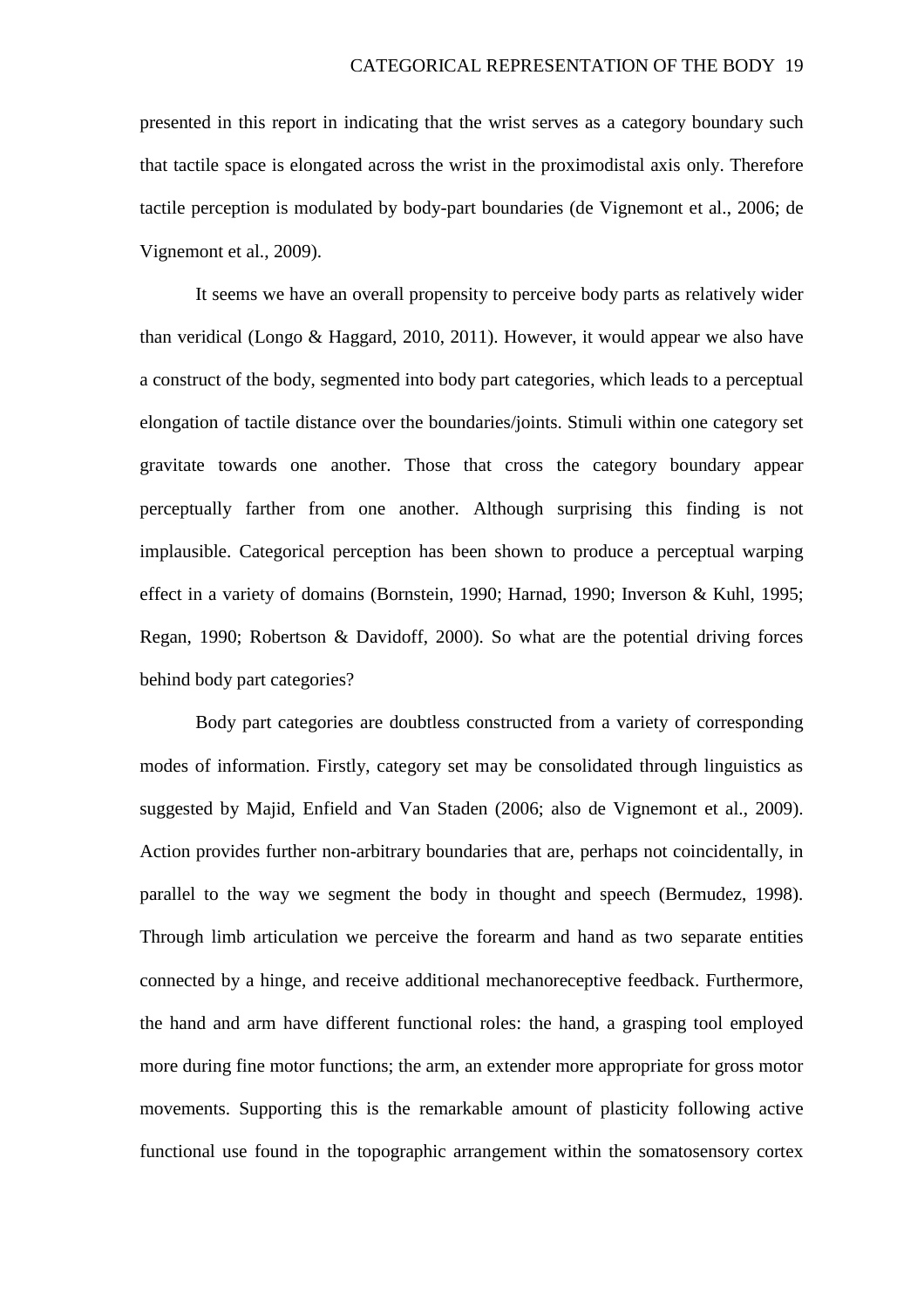(Hamilton & Pascual-Leone, 1998; Braun, Schweizer, Elbert, Birbaumer, & Taub, 2000). Indeed, neurological cases such as autopagnosia (Buxbaum, Giovannetti, & Libon, 2000) and ideomotor apraxia disrupt topological aspects of body representation. Such disorders lead to specific impairments in processing the structural mereology of the human body in the absence of motor deficits or part relation knowledge of external objects. Last but not least, body parts have very different visual profiles (Biederman, 1987). These various modalities segment the body in an analogous manner, which may in part explain how a categorical representation of the body is robust enough to influence tactile perception.

Recent work on embodied cognition (for review, see Barsalou, 2008) has focused on the idea that cognition is shaped by the milieu of the body. The present results suggest that the relationship between the body and the mind is not a one-way street: Representation of the body is likewise shaped by cognition. This study suggests that tactile information is also referenced to a representation of the body arranged topologically in terms of its parts.

ACKNOWLEDGEMENTS: This research was supported by an award from the European Research Council under the European Community's Seventh Framework Programme (FP7/2007-2013) (ERC Grant agreement no. 241242) to AJB. Many thanks to Dorothy Cowie, Silvia Rigato and Jannath Begum for providing valuable discussion on this work, and Sebastian Loyn for lending a helping hand with Figure 1.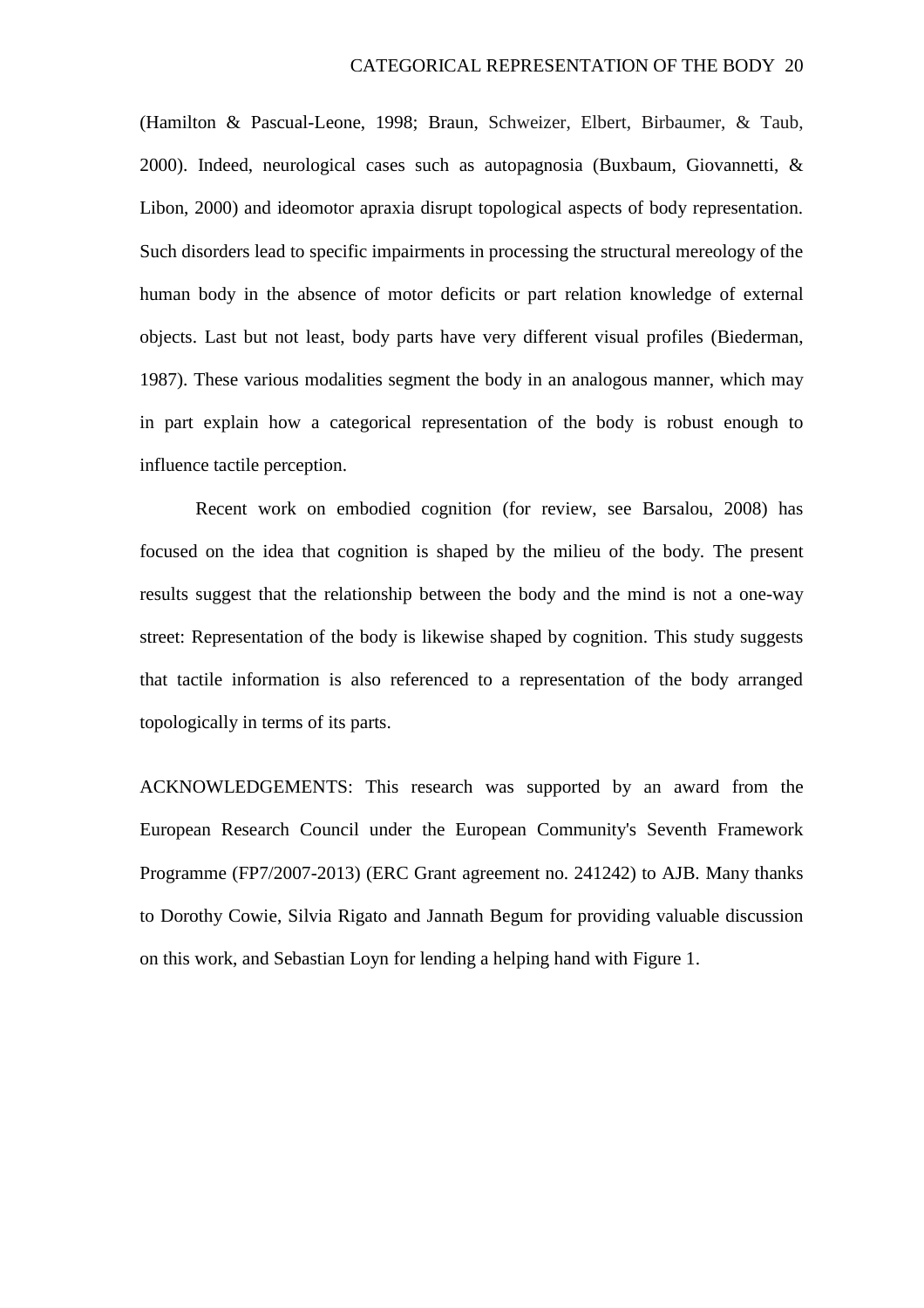#### **REFERENCES**

- Andersen, E. S. (1978). Lexical universals of body-part terminology. In J. H. Greenberg (Ed.), *Universals of human language* (pp. 335-368). Stanford: Stanford University Press.
- Barsalou, L. W. (2008). Grounded cognition. *Annual Review of Psychology, 59,* 617- 645.
- Bermudez, J. L. (1998). *The paradox of self-consciousness.* Cambridge, MA: MIT Press.
- Biederman, I. (1987). Recognition-by-components: A theory of human image understanding. *Psychological Review, 94*, 115–147.
- Bornstein, M. H. (1990). Perceptual categories in vision and audition. In Harnad, S. (Ed.), *Categorical Perception: The groundwork for cognition*. New York: Cambridge University Press.
- Braun, C., Schweizer, R., Elbert, T., Birbaumer, N., & Taub, E. (2000). Differential activation in somatosensory cortex for different discrimination tasks. *Journal of Neuroscience, 20*, 446–450.
- Brown, C. H. (1976). General principles of human anatomical partonomy and speculations on the growth of partonomic nomenclature. *American Ethnologist*, *3(3),* 400–424.
- Buxbaum, L. J., Giovannetti, T., & Libon, D. (2000). The role of the dynamic body schema in praxis: Evidence from primary progressive praxia. *Brain and Cognition*, *44*, 166-191.
- Cholewiak, R. W. (1999). The perception of tactile distance: Influences of body site, space, and time. *Perception, 28*, 851-875.
- Cholewiak, R. W., & Collins, A. A. (2003). Vibrotactile localization on the arm: Effects of place, space, and age. *Perception & Psychophysics, 65*, 1058-1077.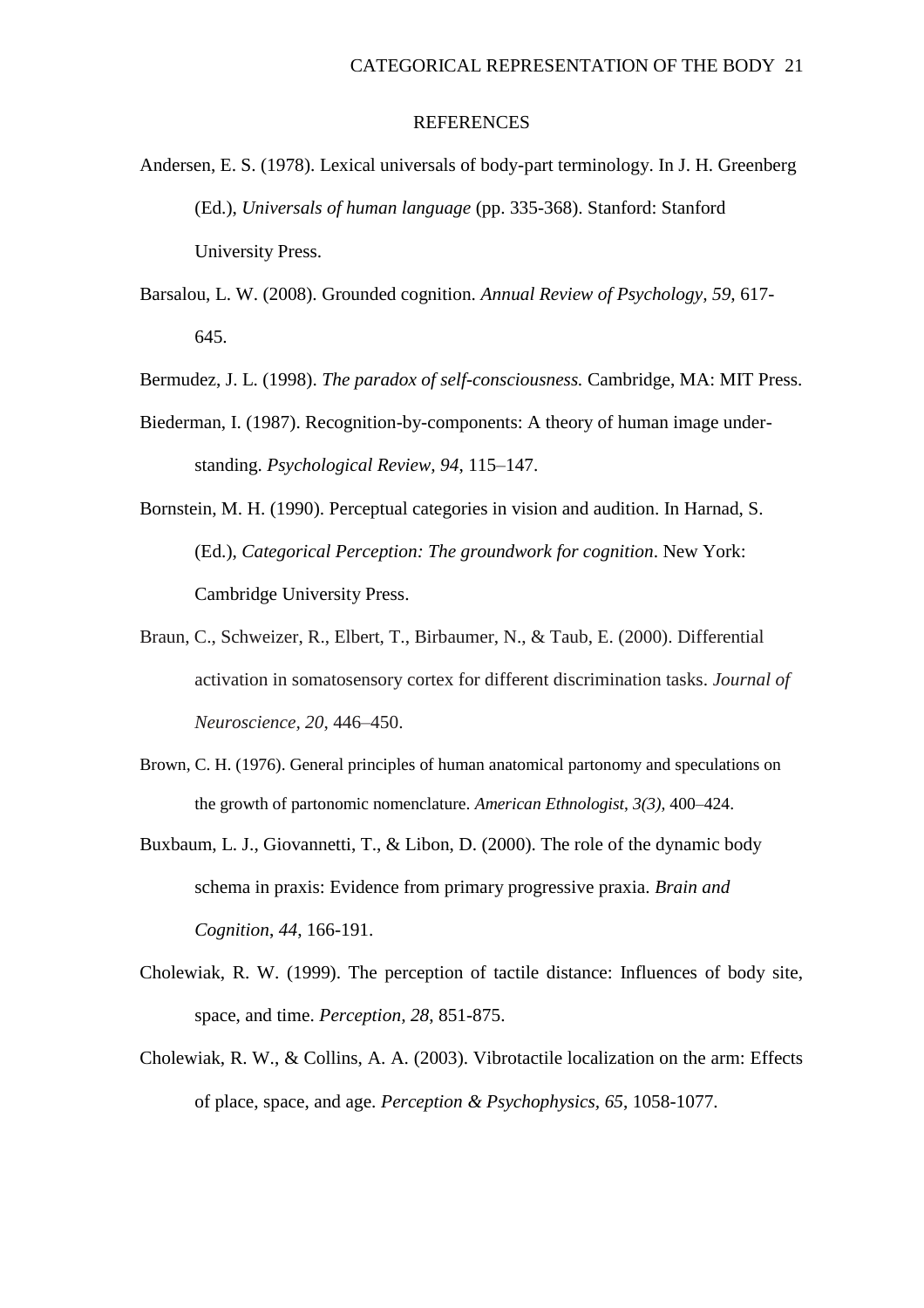- Cody, F. W. J., Gaarside, R. A. D., Lloyd, D., & Poliakoff, E. (2008). Tactile spatial acuity varies with site and axis in the human upper limb. *Neuroscience Letters, 433*, 103-108.
- Edin, B. B., & Abbs, J. H. (1991). Finger movement responses of cutaneous mechanoreceptors in the dorsal skin of the human hand. *Journal of Neurophysiology, 65*, 657-670.
- Goldstone, R. L. (1996). Isolated and interrelated concepts. *Memory & Cognition, 24,* 608-628.
- Green, B. E. (1982). The perception of distance and location for dual tactile pressures. *Perception and Psychophysics, 31*, 315-323.
- Hagert E., Forsgren S., & Ljung B. O. (2005). Differences in the presence of mechanoreceptors and nerve structures between wrist ligaments may imply differential roles in wrist stabilization. *Journal of Orthopaedic Research, 23*, 757-763.
- Hamburger, H. I. (1980). *Locognosia: The ability to localize tactile stimuli on the body surface*: PhD thesis. Amsterdam: Universiteit van Amsterdam.
- Hamilton, R.H., & Pascual-Leone, A. (1998). Cortical plasticity associated with Braille learning. *Trends in Cognitive Sciences, 2*, 168–174.
- Harnad, S. (1990). *Categorical Perception: The groundwork for cognition*. New York: Cambridge University Press.
- Huttenlocher, J., Hedges, L. V., & Prohaska, V. (1988). Hierarchical organization in ordered domains: Estimating the dates of events. *Psychological Review, 95,* 471– 484.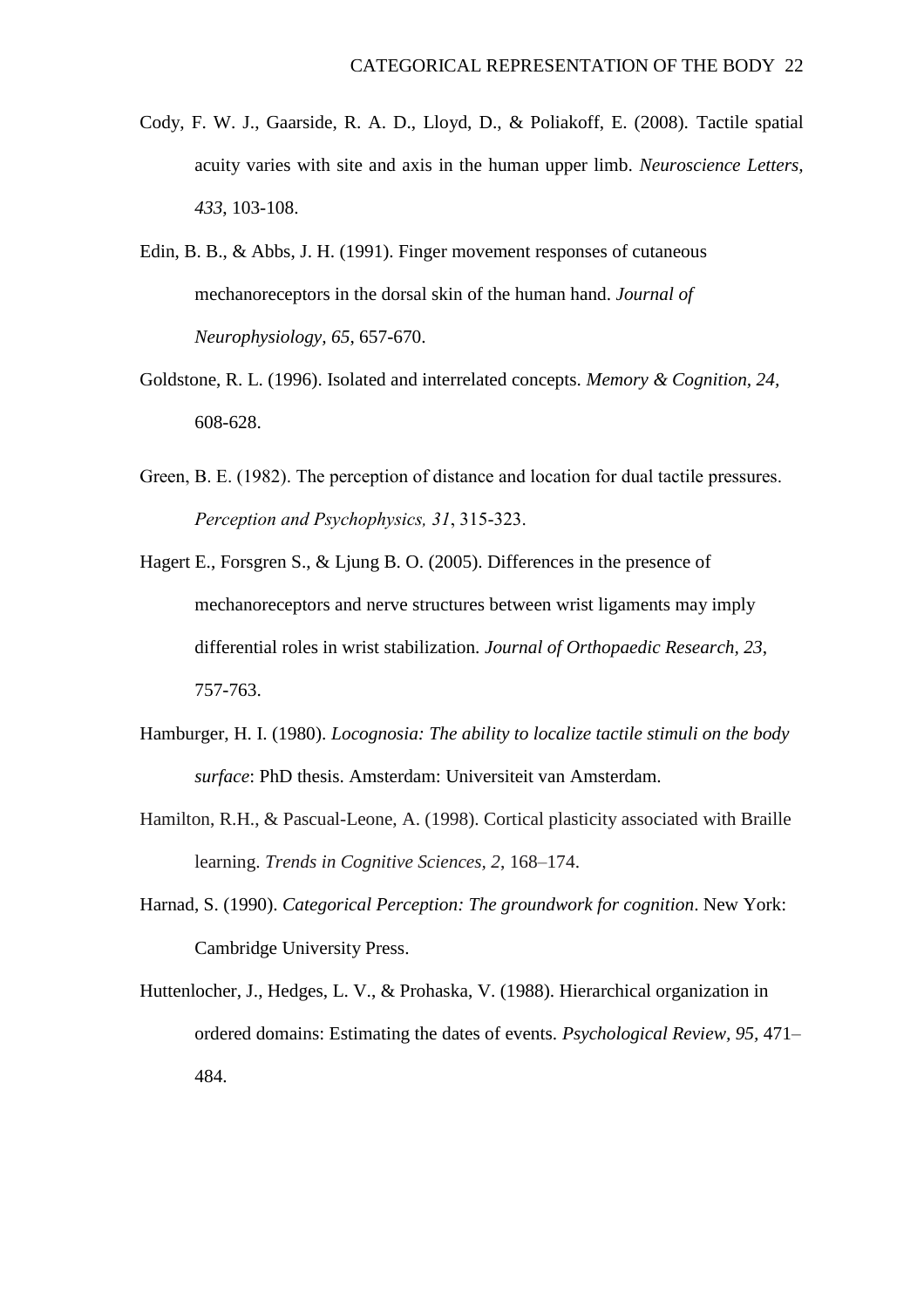Huttenlocher, J., Hedges, L. V., Lourenco, S. F., Crawford, L. E., & Corrigan, B. (2007). Estimating stimuli from contrasting categories: Truncation due to boundaries. *Journal of Experimental Psychology: General, 136,* 502-519.

- Iverson, P., & Kuhl, P.K. (1995). Mapping the perceptual magnet effect for speech using signal detection theory and multidimensional scaling. *Journal of the Acoustical Society of America, 97*, 553-562.
- Johansson, R. S., Trulsson, M., Olsson, K.A., & Westberg, K. G. (1988). Mechanoreceptor activity from the human face and oral mucosa. *Experimental Brain Research, 72,* 204-208.
- Kay, P., & Willett, K. (1984). What Is the Sapir-Whorf Hypothesis? *American Anthropologist, 86,* 65–79.
- Longo, M. R., Azañón, E., & Haggard, P. (2010). More than skin deep: Body representation beyond primary somatosensory cortex. *Neuropsychologia, 48*, 655-668.
- Longo, M. R., & Haggard, P. (2010). An implicit body representation underlying human position sense. *Proceedings of the National Academy of Sciences*, *U.S.A., 107*, 11727-11732.
- Longo, M. R., & Haggard, P. (2011). Weber's illusion and body shape: Anisotropy of tactile size perception on the hand. *Journal of Experimental Psychology: Human Perception and Performance, 37*, 720-726.
- Majid, A., Enfield, N. J., & van Staden, M. (2006). Parts of the body: Cross-linguistic categorisation. *Language Sciences, 28*, 2–3.
- Mancini, F., Longo, M., R., Iannettic, G. D., & Haggard, P. (2011). A supramodal representation of the body surface. *Neuropsychologia, 49*, 1194-1201.